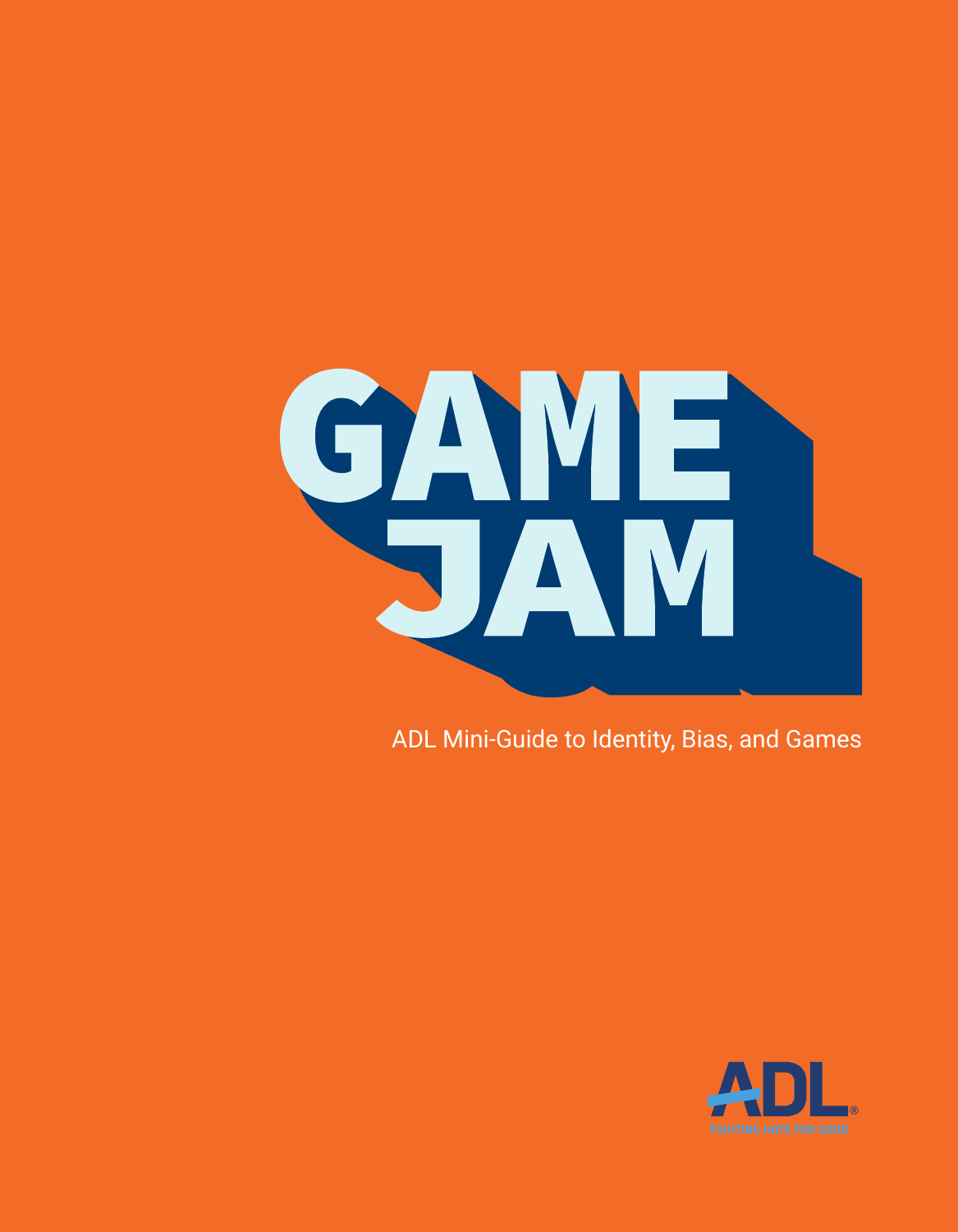## **Our Mission:**  To stop the defamation of the Jewish people and to secure justice and fair treatment to all.

## **CENTER FOR TECHNOLOGY & SOCIETY** AND THE BELFER FELLOWS

In a world riddled with cyberhate, online harassment, and misuses of technology, the Center for Technology & Society (CTS) serves as a resource to tech platforms and develops proactive solutions. Launched in 2017 and headquartered in Silicon Valley, CTS aims for global impacts and applications in an increasingly borderless space. It is a force for innovation, producing cuttingedge research to enable online civility, protect vulnerable populations, support digital citizenship, and engage youth. CTS builds on ADL's century of experience building a world without hate and supplies the tools to make that a possibility both online and off-line.

The Belfer Fellowship program supports CTS's efforts to create innovative solutions to counter online hate and ensure justice and fair treatment for all in the digital age through fellowships in research and outreach projects. The program is made possible by a generous contribution from the Robert A. and Renée E. Belfer Family Foundation. The inaugural 2018-2019 Fellows are:

- **• Rev. Dr. Patricia Novick, Ph.D., of the Multicultural Leadership Academy, a program that brings Latino and African-American leaders together.**
- **• Dr. Karen Schrier, an associate professor at Marist College and its founding director of the Games and Emerging Media Program.**
- **• Samuel Woolley of the Oxford Internet Institute at the University of Oxford, who works with Jigsaw, Google's think tank.**



**ADL is a leading anti-hate organization.** Founded in 1913 in response to an escalating climate of anti-Semitism and bigotry, its timeless mission is to stop the defamation of the Jewish people and to secure justice and fair treatment to all. Today, ADL continues to fight all forms of hate with the same vigor and passion. ADL is the first call when acts of anti-Semitism occur. A global leader in exposing extremism, delivering anti-bias education and fighting hate online, ADL's ultimate goal is a world in which no group or individual suffers from bias, discrimination or hate.

**Learn more: adl.org**

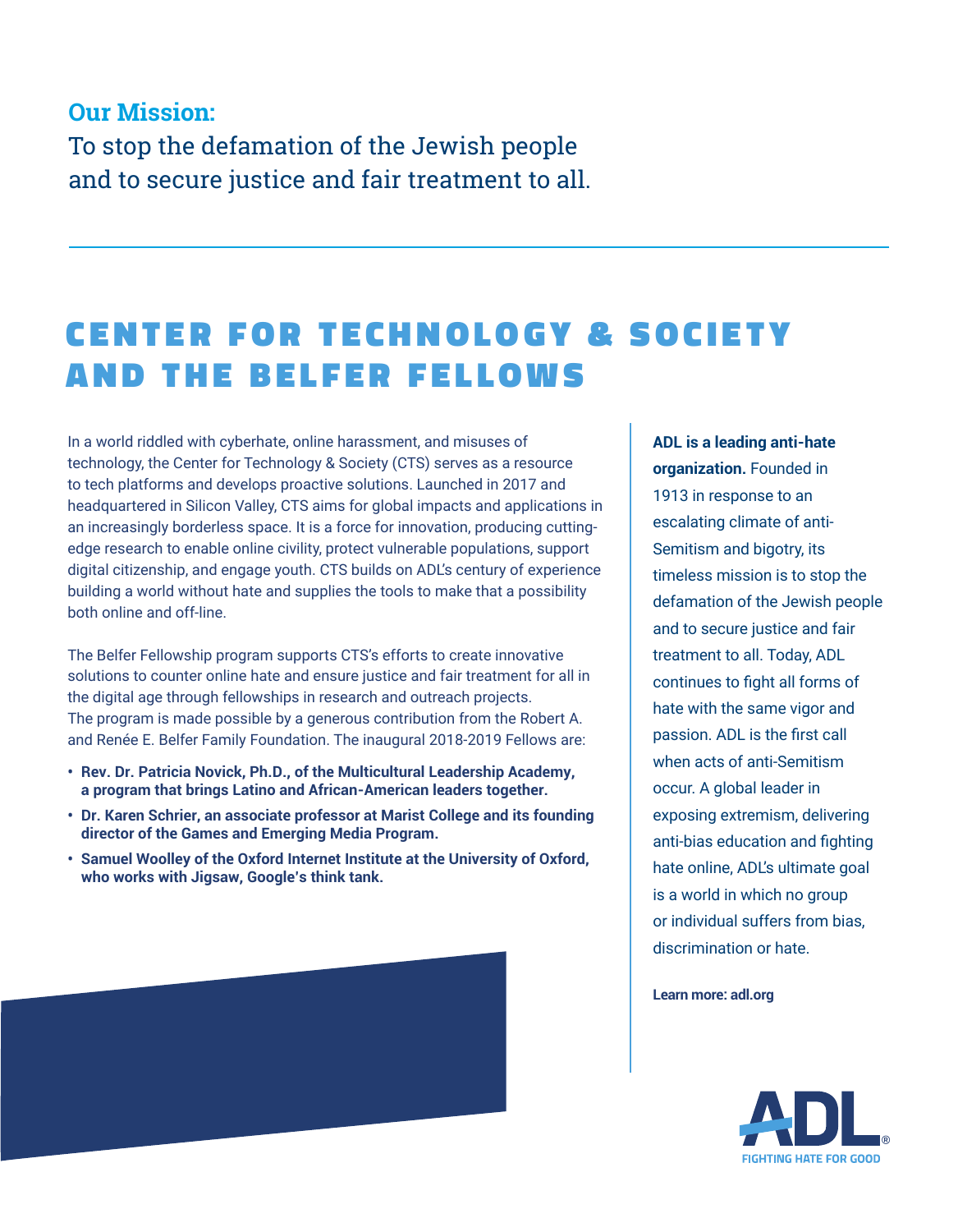

#### **ADL Mini-Guide to Identity, Bias, and Games**

This guide was created by ADL Center for Technology & Society and Belfer Fellow, Dr. Karen Schrier, in collaboration with ADL Education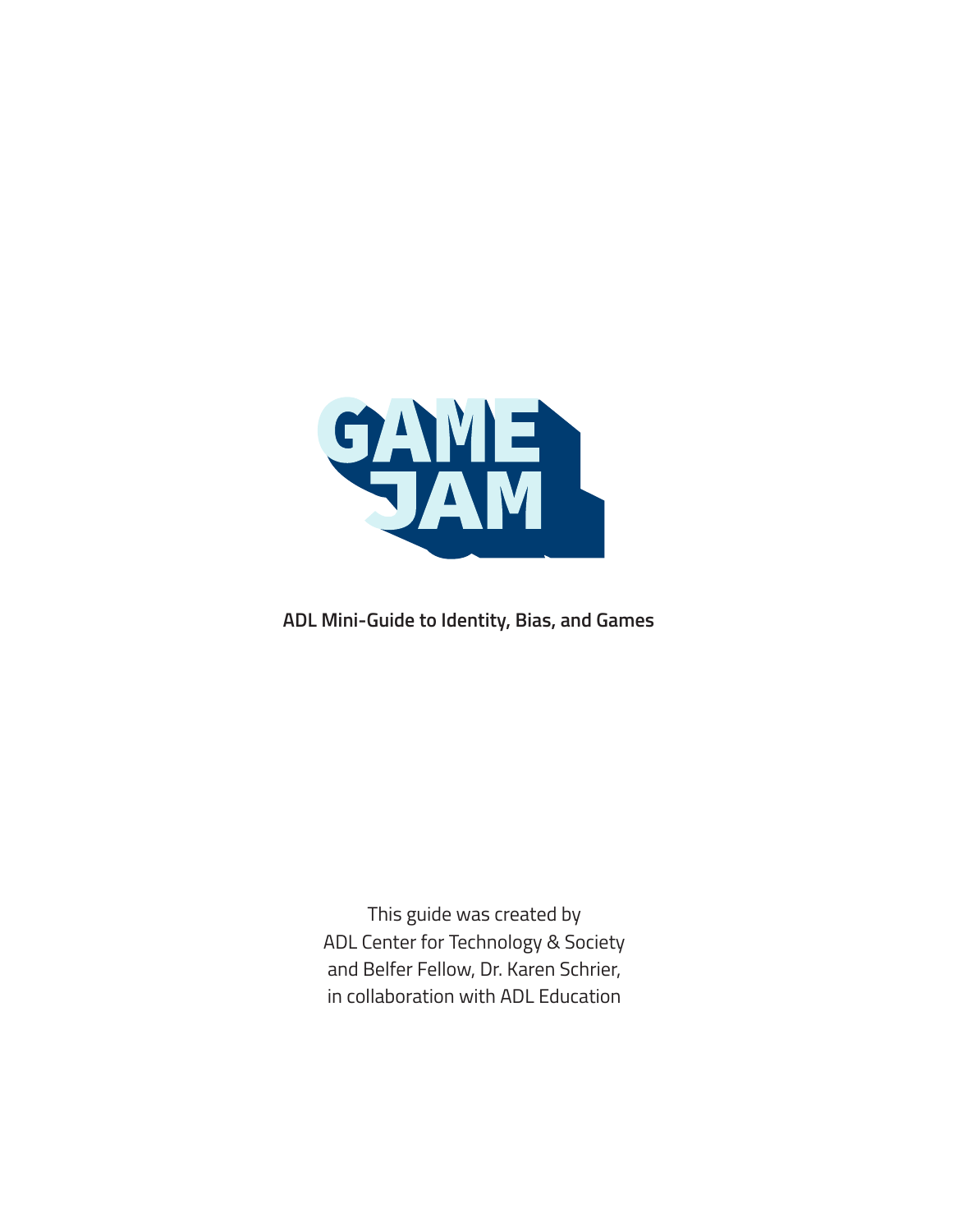## **How to Use This Guide:**

So, you just got the theme (Identity!), and you got into your groups. Now you are ready to make a game! But, first, spend time brainstorming, thinking and reflecting.

**Look over possible steps on how to approach the game jam (see pages 6-7).**

Read more about the Identity theme on page 9.

◆ Do ~2 different identity exercises with your team – **it helps with brainstorming AND getting to know each other! (see page 10)**

**Read through the Identity-related questions on page 12 while you reflect on the exercises.**

**Check out some Dos and Don'ts on page 21.**

**Have a concept? Ready to design your game? Go to page 14.** 

**\*Don't have time for the whole guide? See our one-page summary sheet on page 25.**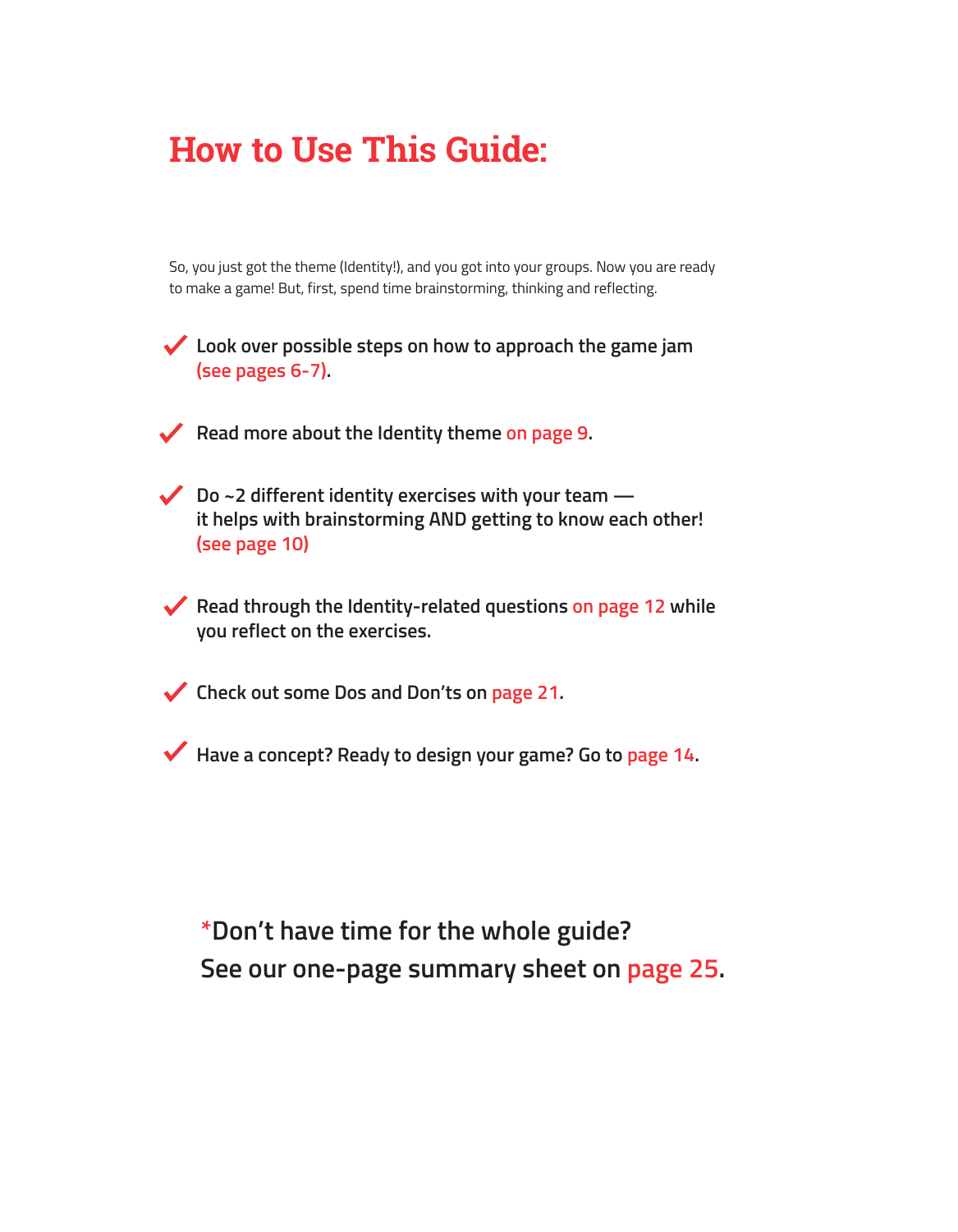## **Contents**

| Questions to Ask Ourselves as We Make a Game For Learning 15 |
|--------------------------------------------------------------|
|                                                              |
|                                                              |
|                                                              |
|                                                              |
|                                                              |
|                                                              |
|                                                              |
|                                                              |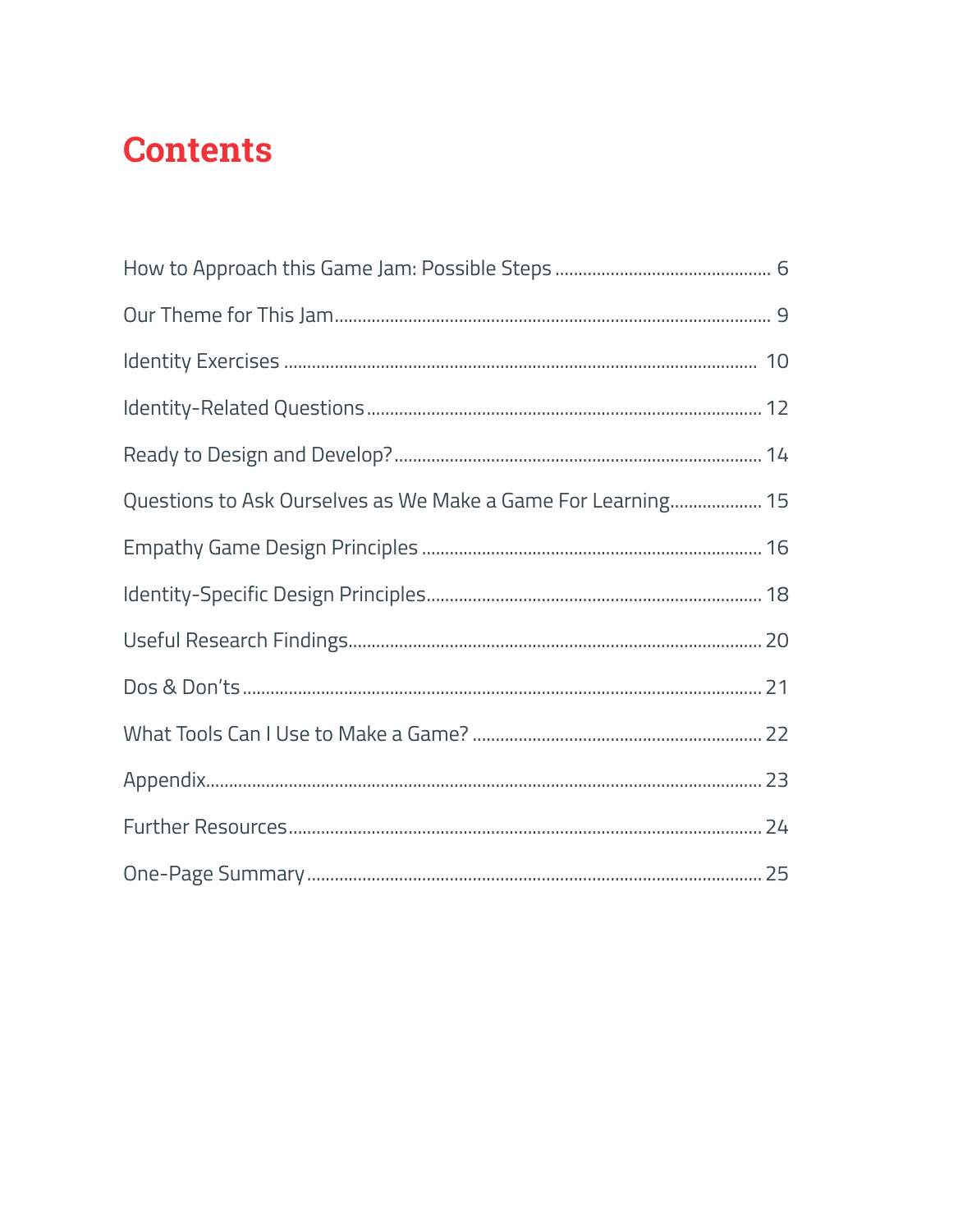## **How to Approach this Game Jam: Possible Steps\***

**Game design is the process of creating the game, including the game play, mechanics, goals, obstacles, and overall experience for a specific audience. As you embark on the Game Jam, here is a possible process to follow:**



# **USE THE PRINCIPLES** sn<br>cepts,

**For help in creating design principles and game concepts, see the Identity Game Design Principles on pages 18.**

**PROTOTYPE THE GAME**

**Sketch out your game concepts and design raw paper prototypes, even**  ts and<br>even **if you are making a digital game.**



**Continue to build and revise the game until you are satisfied with it (or until time runs out!).**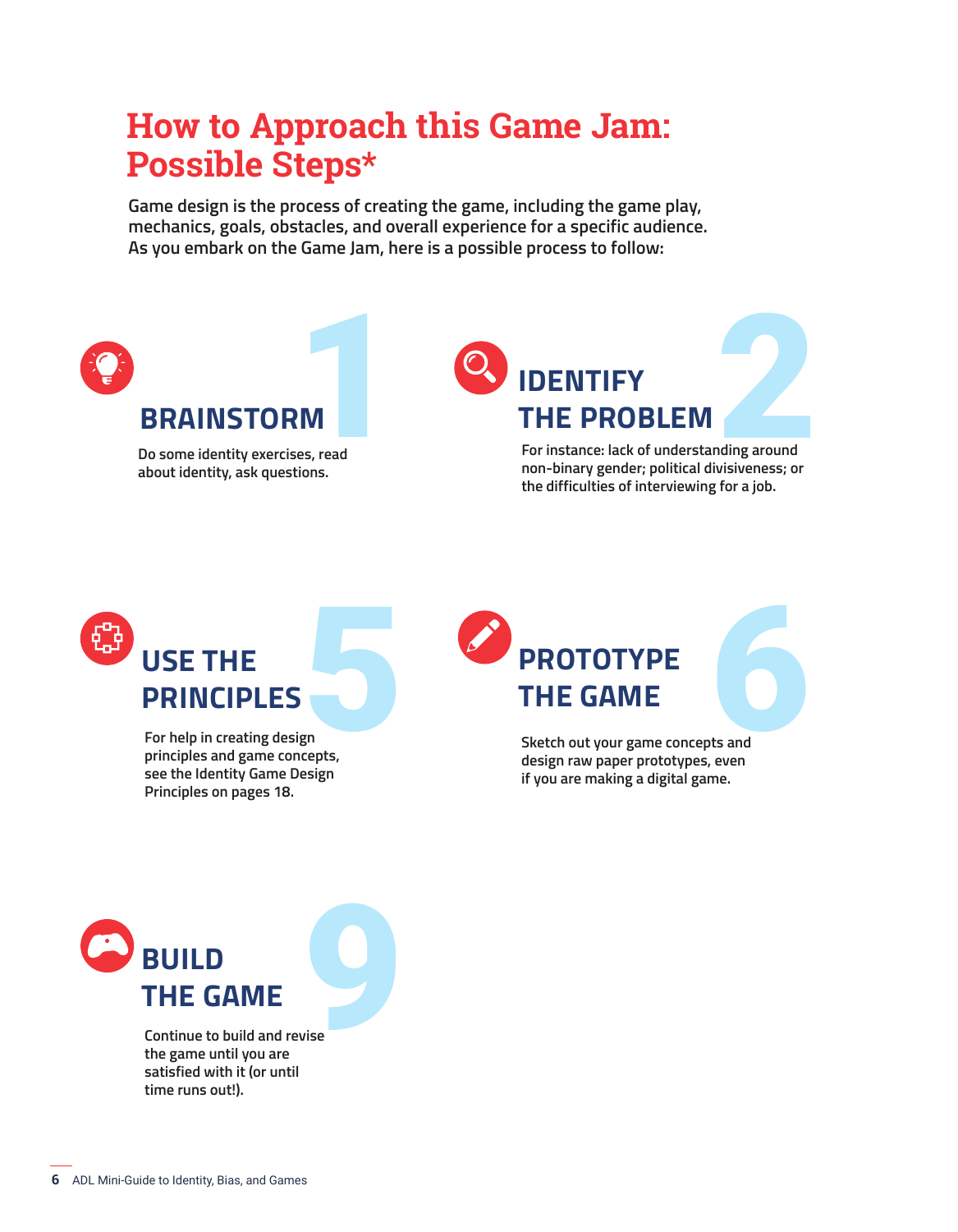

**This could be 5-year-olds, diabetes patients, middle aged accountants or butterfly researchers. Be specific as to your audience and consider your audience's specific needs.**

# **IDENTIFY THE CHANGE YOU WANT** SPRIGE YOU WANT

**A great worksheet for walking through this can be found at: goo.gl/sDkmPW. For instance, how do you want to change their: Knowledge, Skills, Behavior, Attitudes, Emotions, Perspectives, Opinions, Values. Which activities support this change?**



**Watch and observe what works and what doesn't work. Be open to feedback from others.**

# **REVISE THE PROTOTYPE PREVISE<br>THE PROTOTYPE**<br>Continue to revise and test the game in<br>an iterative process (design, test, revise

**an iterative process (design, test, revise, design, test, revise).**

*\*Adapted in part from Fullerton's and Salen/Zimmerman's approaches to game design, ADL's Anti-Bias Education Framework, Schrier's Guiding Questions for Educational Games, Schrier's EPIC Framework, and the Transformational Game Design model by Chamberlin & Schell (2018)*

8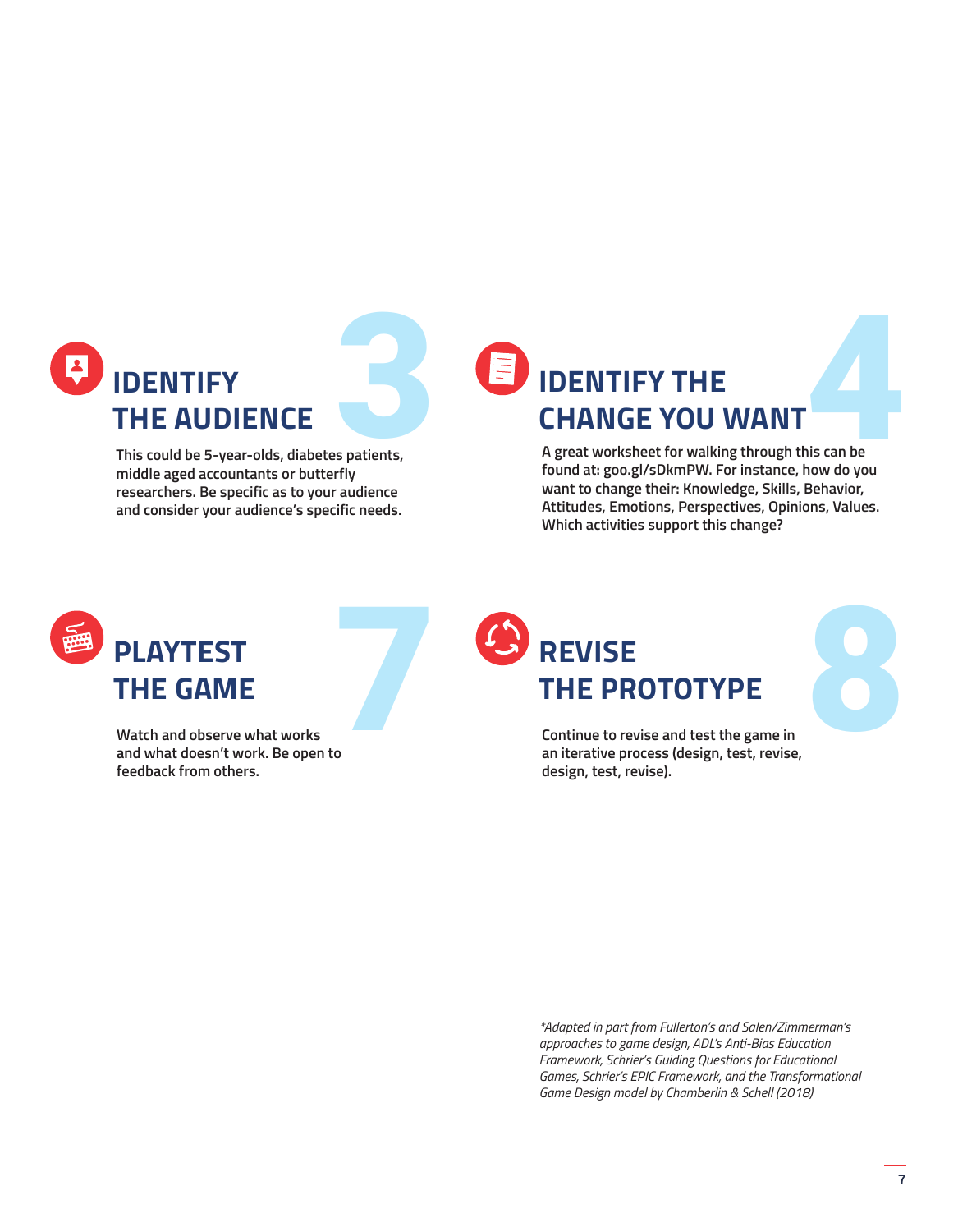**The Solution Server**<br> **Example 18 a**<br> **Example 18 and 28 and 29 a**<br> **Example 28 and 29 and 29 and 20 and 20 and 20 and 20 and 20 and 20 and 20 and 20 and 20 and 20 and 20 and 20 Theat Example 13**<br>  **The Conduction**<br>  **The Conduction Space 2**<br>  **The Conduction Space 2**<br>  **The Conduction Space 2**<br>  **The Conduction Space 2**<br>  **The Conduction Space 2**<br>  **The Conduction Space 2 Identity** includes the qualities and views of a person that makes them unique. Identity is a lens by which people interact with others and the world. It is made up of many parts, including age, race, and profession.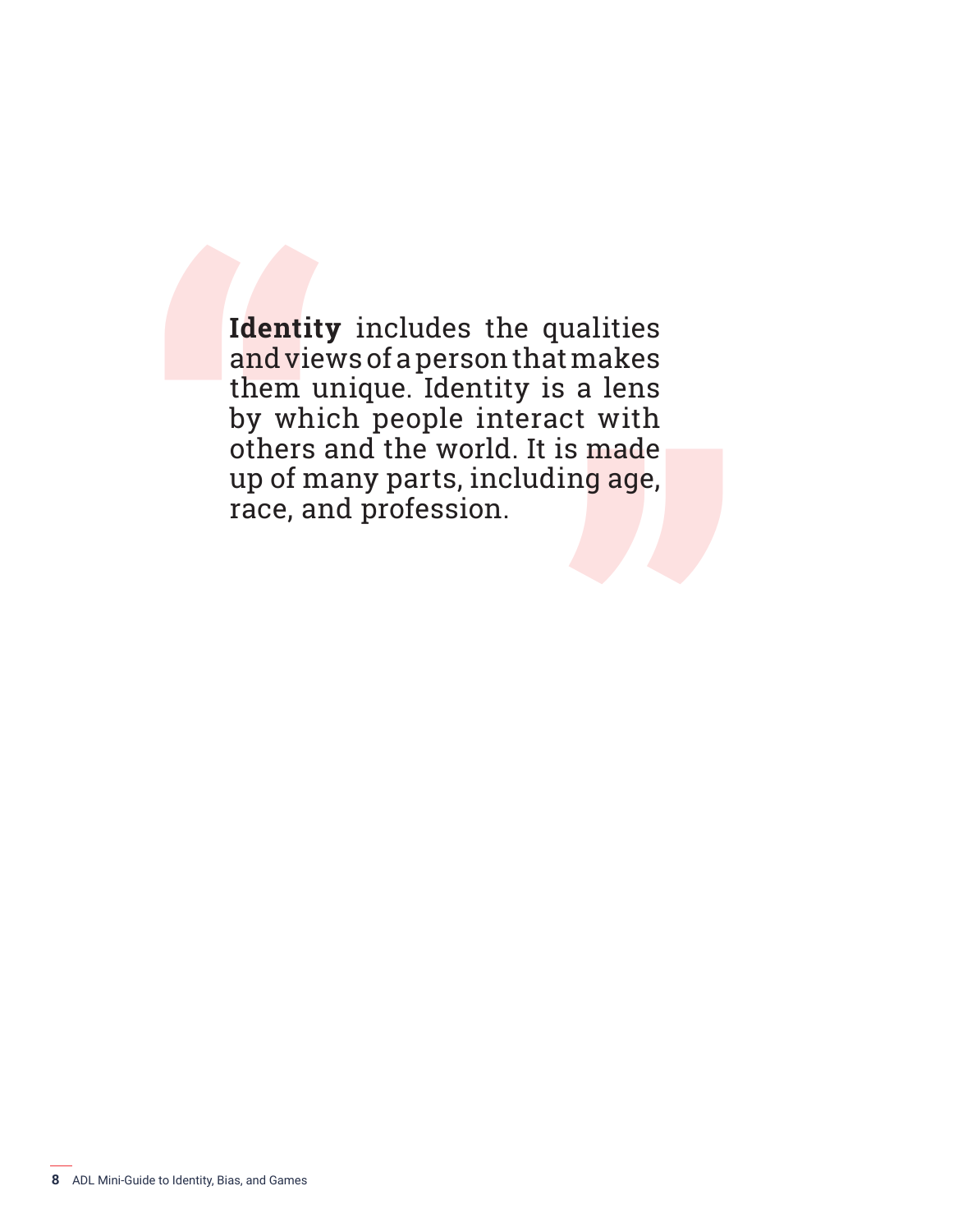# **Our Theme for This Jam is Identity**

**Your mission is to make a game related to identity.** 

#### **We encourage you to make a game that does one or more of the following:**

- Expresses your own identity.
- Expresses another's identity.
- Shows the biases that a particular identity may face.
- Invites players to empathize with a particular identity.

#### **Components of identity can include:**

- Sexual orientation
- Profession/skills
- Abilities
- Socioeconomic class
- Hobby/pastime/activity you enjoy
- Family structure / parenting status
- Language(s) spoken
- Political beliefs
- Social relationships
- Volunteer activity
- Ability and disability·
- Community/geographic location
- Emotions
- Age
- Ethnicity
- National origin
- Gender
- Gender identity
- Gender expression
- Race
- Religion
- Health (physical and mental)
- College, school, or alumni affiliation
- Types of games, music or other arts
- Personal traits (courage, hard worker, connector)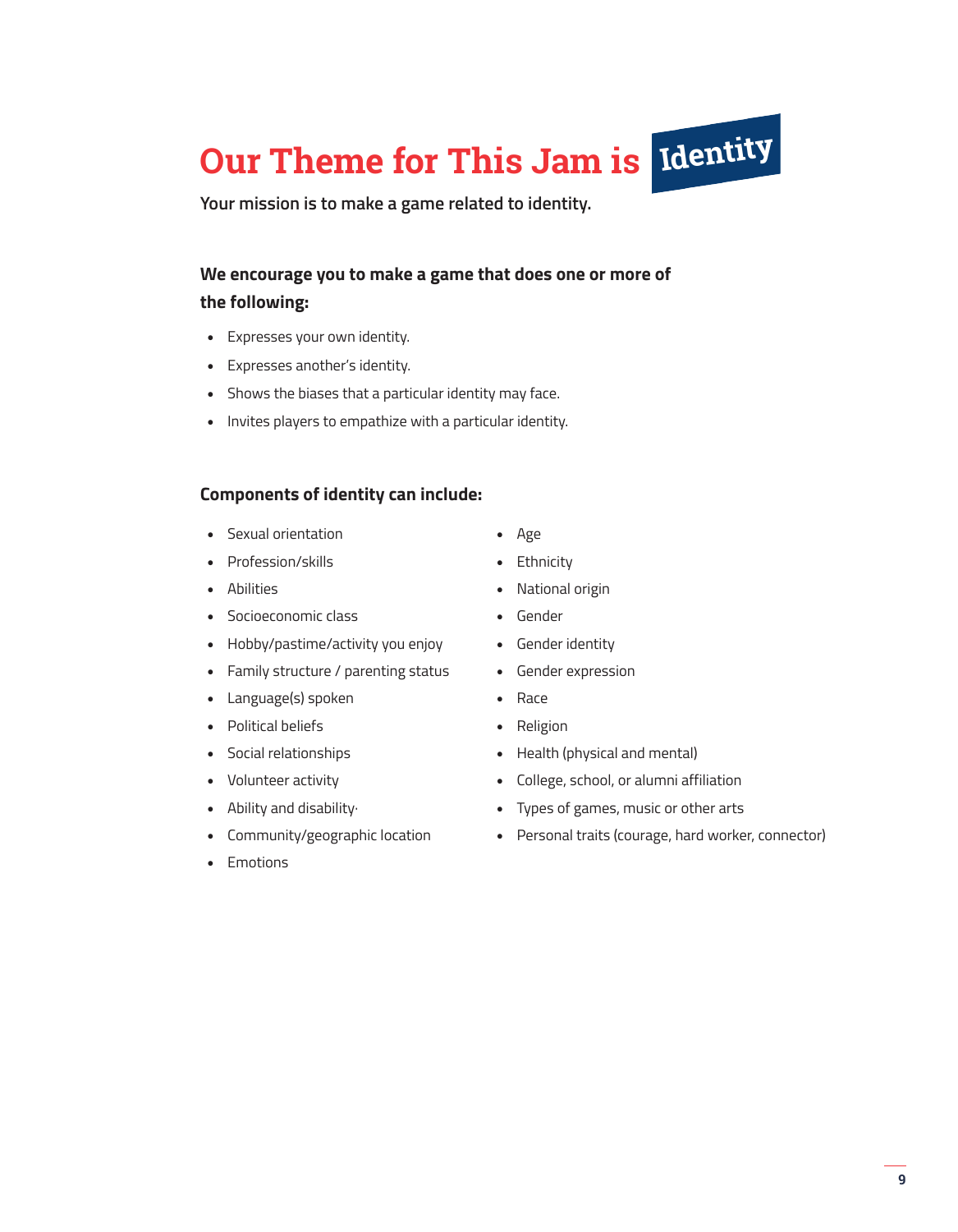## **Identity Exercises**

*We adapted some exercises created by ADL Education. Please feel free to use any of these activities or none of them, or adapt them. We recommend doing at least 2 different ones, as they serve as icebreakers as well as inspiration starters. Let the conversation flow, as fellow teammates may end up sharing stories and expressing their identities in different ways. Make sure that all teammates get a chance to share. Don't forget to really listen to each other and no judgment! Try to be vulnerable if you feel comfortable but be mindful of others' comfort level. Do not share what you hear outside of the group unless you receive permission.*

#### **The Story of Your Name**

This is an exercise adapted from ADL's Education Training. Spend 3-4 minutes having everyone on the team "free write" a (true) story about their name. They can write about anything they want related to their name: how they got it, what it means to them, and/or whether they like their name. At the end of the 4 minutes, have everyone take turns reading their stories aloud. Have the participants identify common themes and differences among the stories. At the end, you can brainstorm ways to translate parts of the stories or themes into game concepts.

#### **The Game Developer Bag**

Every person on the team needs to take an object out of their pocket/purse/bag/thing they are carrying with them. This object should be meaningful to them. The people in the group should take turns explaining why this object is meaningful to them. Then, the team needs to put the objects in a pile and together brainstorm games that use those objects in some way—such as obstacles, mechanics, characters, or themes.

#### **Things in Common**

This is an exercise adapted from ADL's Education Training. Set a stopwatch for 3-4 minutes. Everyone on the team should spend that time trying to figure out all the different random things they have in common (besides just being game developers, living in the same city, or liking games). Try to get to at least 7-8 items. Once the list is made, try to create a game concept together that is made using 3-4 of those commonalities (this can be done together or separately).

#### **Identity Molecule**

This is an exercise adapted from ADL's Education Training. In it, participants fill in a "molecule" with their five key identity groups, and then discuss it. These groups could be anything from gender identity to political beliefs. Participants can share the identity groups out loud, and then discuss how the team might create a game concept that reflects those groups.

**(See the example diagram on the next page)**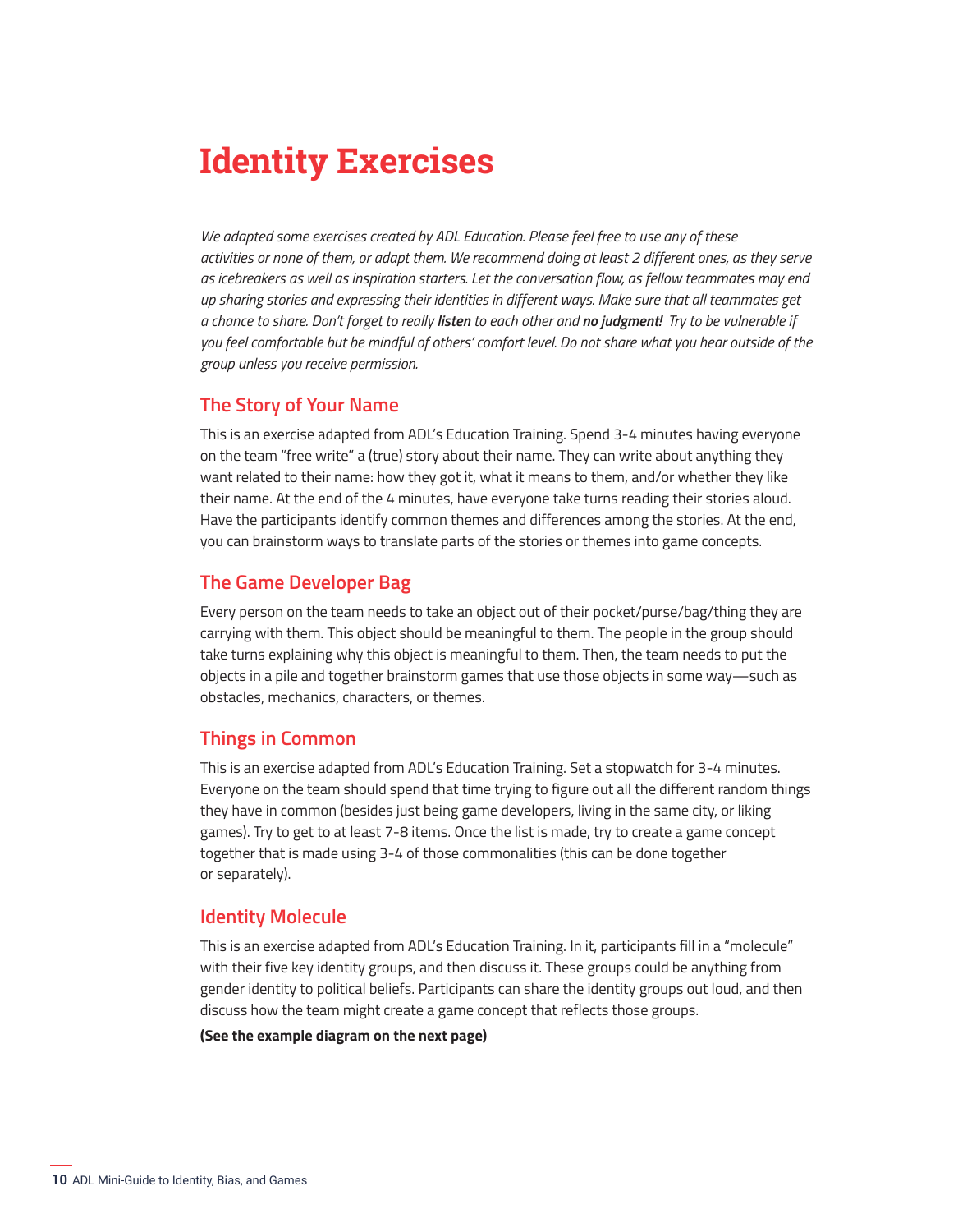

## **More Identity Exercises**

**Consider participating in these additional identity-related exercises before you start designing the game.** 

#### **Share and reflect on your own identities**

- Share games that reflect your identity.
- Share games that get your identity wrong or perpetuate stereotypes about aspects of your identity.
- Talk about your identity and listen to other's stories.

#### **Learn about others' identities**

- Consider how to represent other cultures a through games. What is appropriate to show or not show?
- Brainstorm and share cultural practices, objects, perspectives, attitudes, dialogue, communication styles, interactions, and histories.

#### **Explore other perspectives and identities**

- Switch positions and perspectives with other designer(s) and see what happens.
- Change hats, outfits, roles, locations, and/or costumes and express how your perspective changes, while being mindful of cultural appropriation and the inappropriate use of others' identities.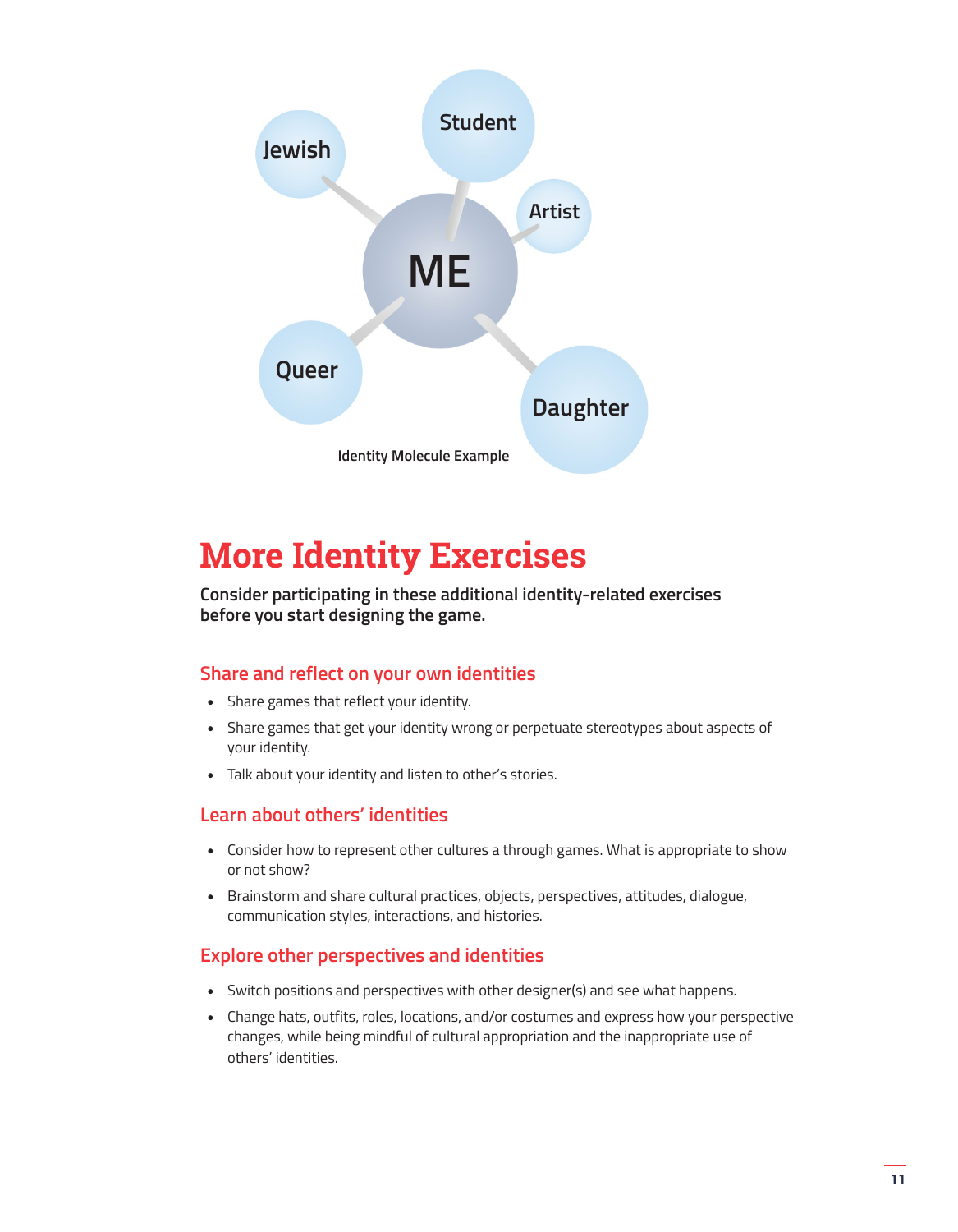## **Identity-Related Questions**

**As you brainstorm and do the identity exercises, consider asking and reflecting on these questions. Refer back to them as you design and playtest as well!**

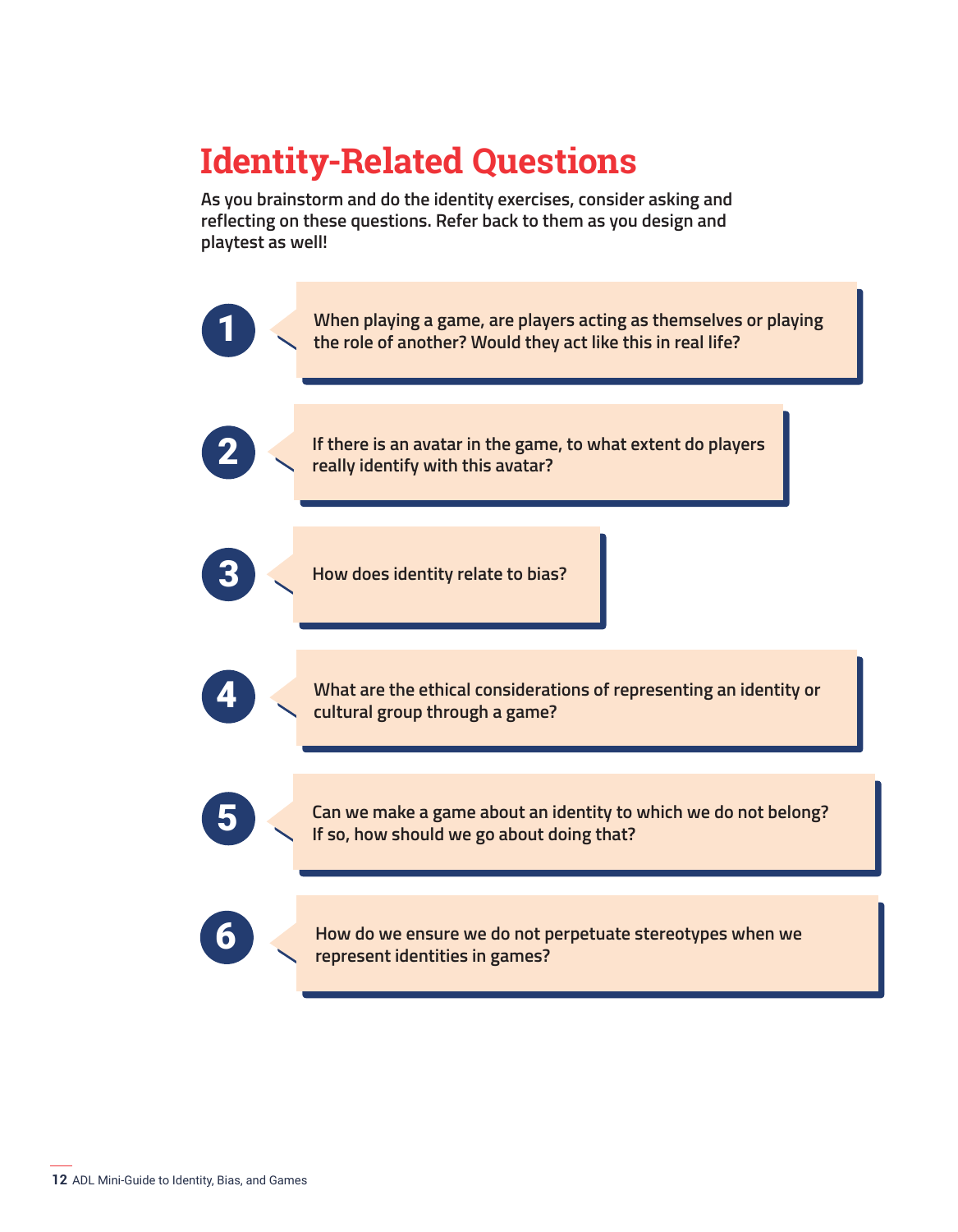|  | In what ways (if any) has your identity been depicted using<br>stereotypes in games?                                                                         |
|--|--------------------------------------------------------------------------------------------------------------------------------------------------------------|
|  | How do systems of privilege and power get replicated (or<br>subverted) through games?                                                                        |
|  | How can we build in moments where players can reflect on their<br>own identities and those of other players or characters?                                   |
|  | How can we use concrete or personal details to reveal more<br>universal human conditions?                                                                    |
|  | What are novel ways that players can communicate their identities<br>in the game or to each other?                                                           |
|  | How will you approach and try to understand cultures that are<br>different than your own in order to give a holistic view and not<br>perpetuate stereotypes? |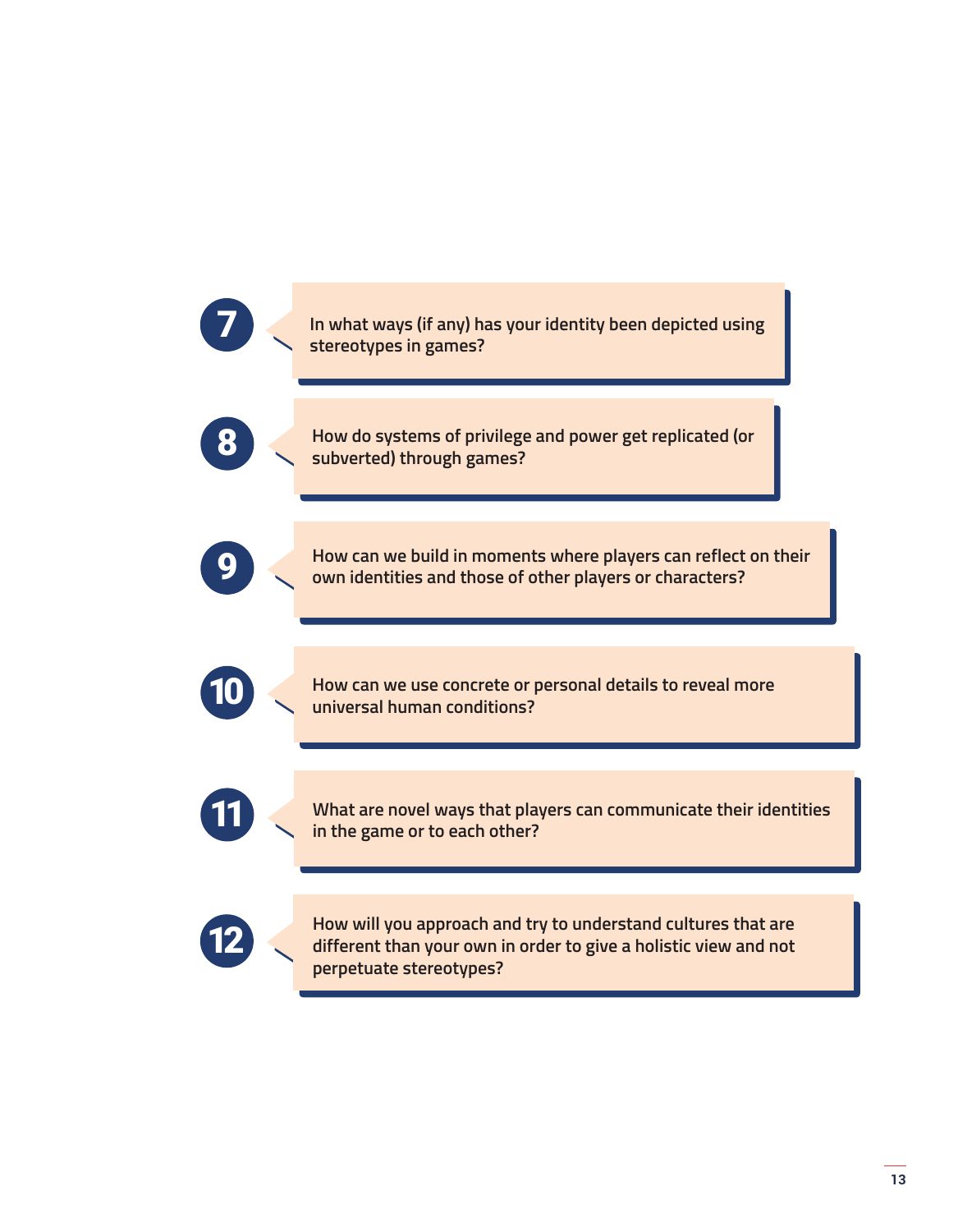## **Ready to Design and Develop?**

**Do you have a concept? Are you ready to design your game? We recommend checking out the following:**

**Think through the questions on page 15.**  $\sqrt{2}$ 

- **Read through the general principles you can use to design your game for empathy on page 16.**
- **Dig even deeper by reading the 4 identity-specific principles for more detailed ideas on how to design the game for identity on page 18.**
- **Check out the research findings for just-in-time information that can help refine your design on page 20.**
	- **Read the Dos & Don'ts for quick hints on page 21.**
- 
- **Not sure how to develop your game? check out possible tools to use on page 22.**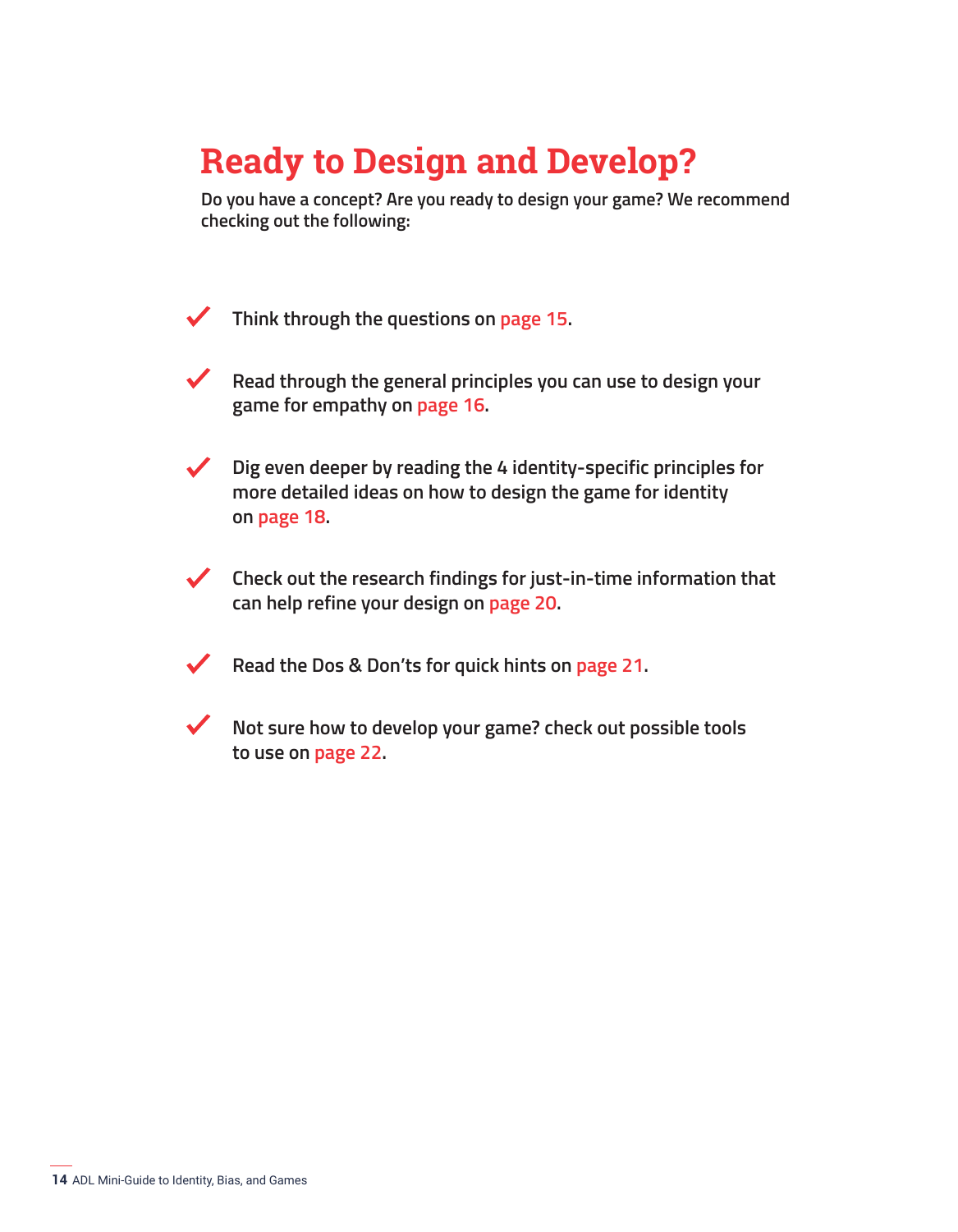## **Questions to Ask Ourselves as We Make a Game For Learning**

**As you begin designing the game, consider these questions:**

|  | Why make it a game?                                                                                                    |
|--|------------------------------------------------------------------------------------------------------------------------|
|  | What are the goals?                                                                                                    |
|  | Who is the audience?                                                                                                   |
|  | What is the context for the game?                                                                                      |
|  | How do we balance all of the different needs and perspectives<br>(e.g., accuracy of the game with engaging game play)? |
|  | Are there connections to curricula or<br>standards that need to be met?                                                |
|  | What are the practical and<br>technological considerations?                                                            |
|  | How are we assessing and evaluating the game?                                                                          |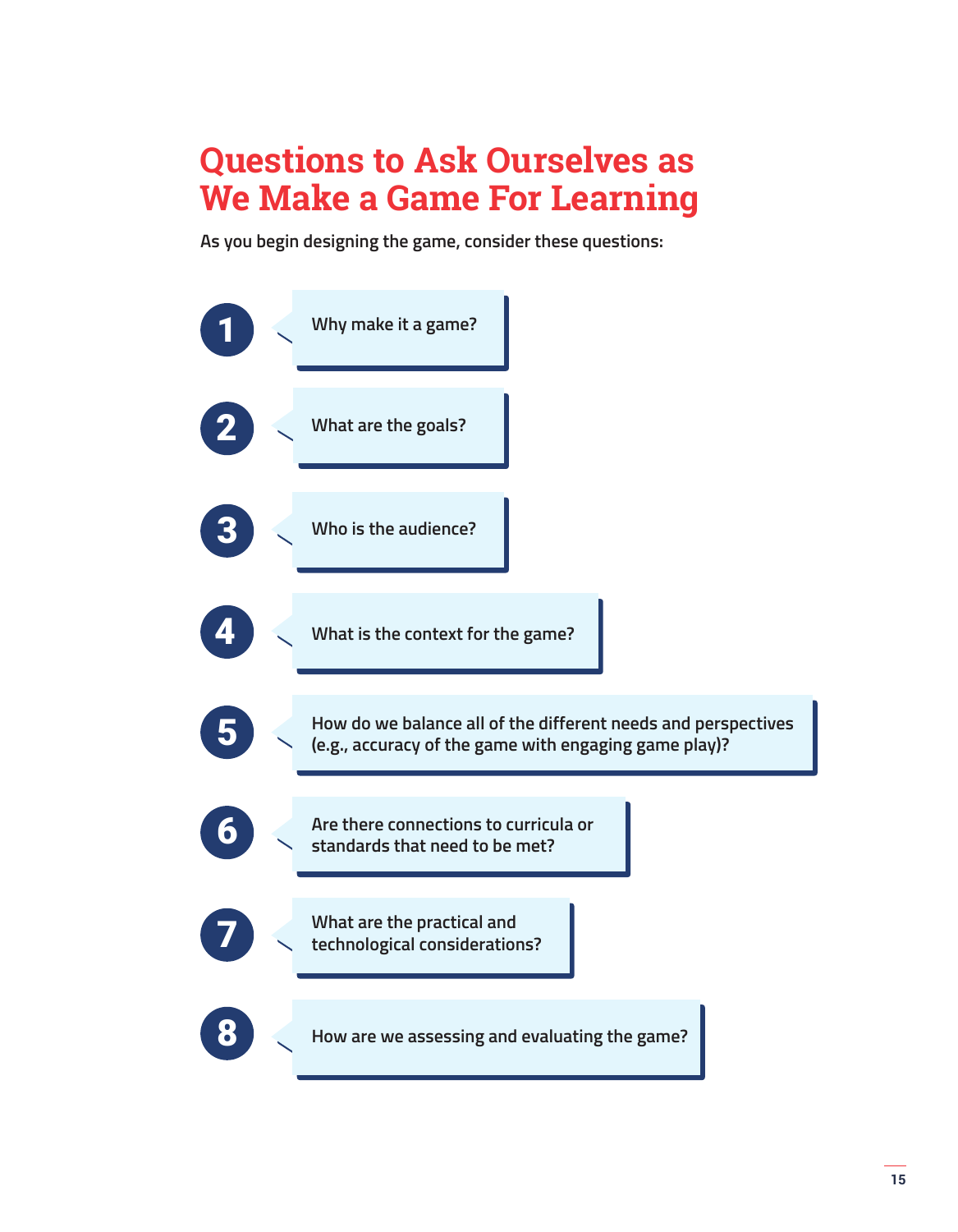## **Empathy Game Design Principles**

**Are you ready to design your game? Want players to empathize with a perspective or identity? Consider using these general principles related to empathy and perspective-taking. You do not need to use all of them, but consider using a few that make sense for your goals.** 

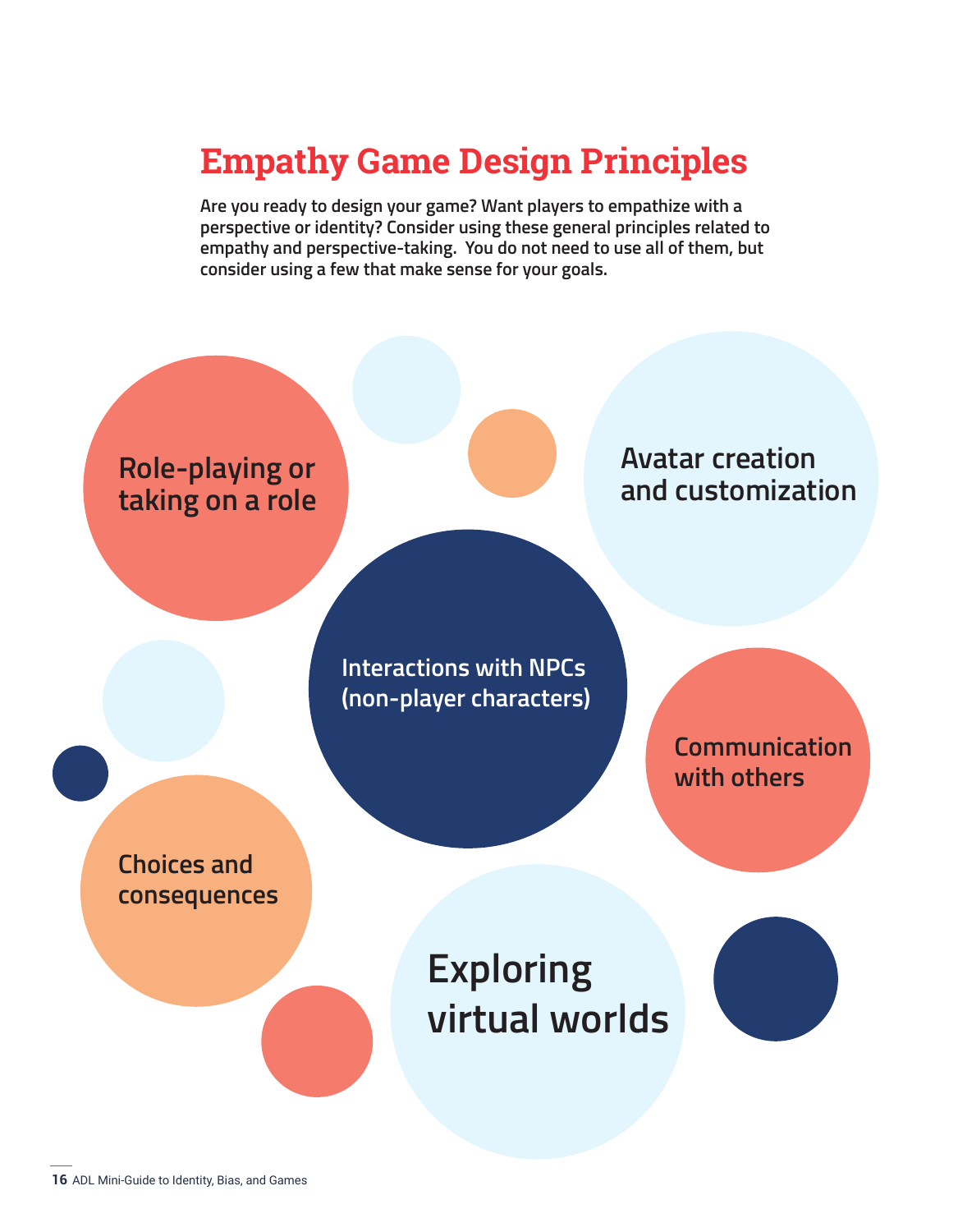# **Deliberation, dialogue**

## **Agency and responsibility**

**Reading, evaluating, interpreting, and analyzing information**

**Opportunities for reflection**

> **Simulating situations, systems, and trends**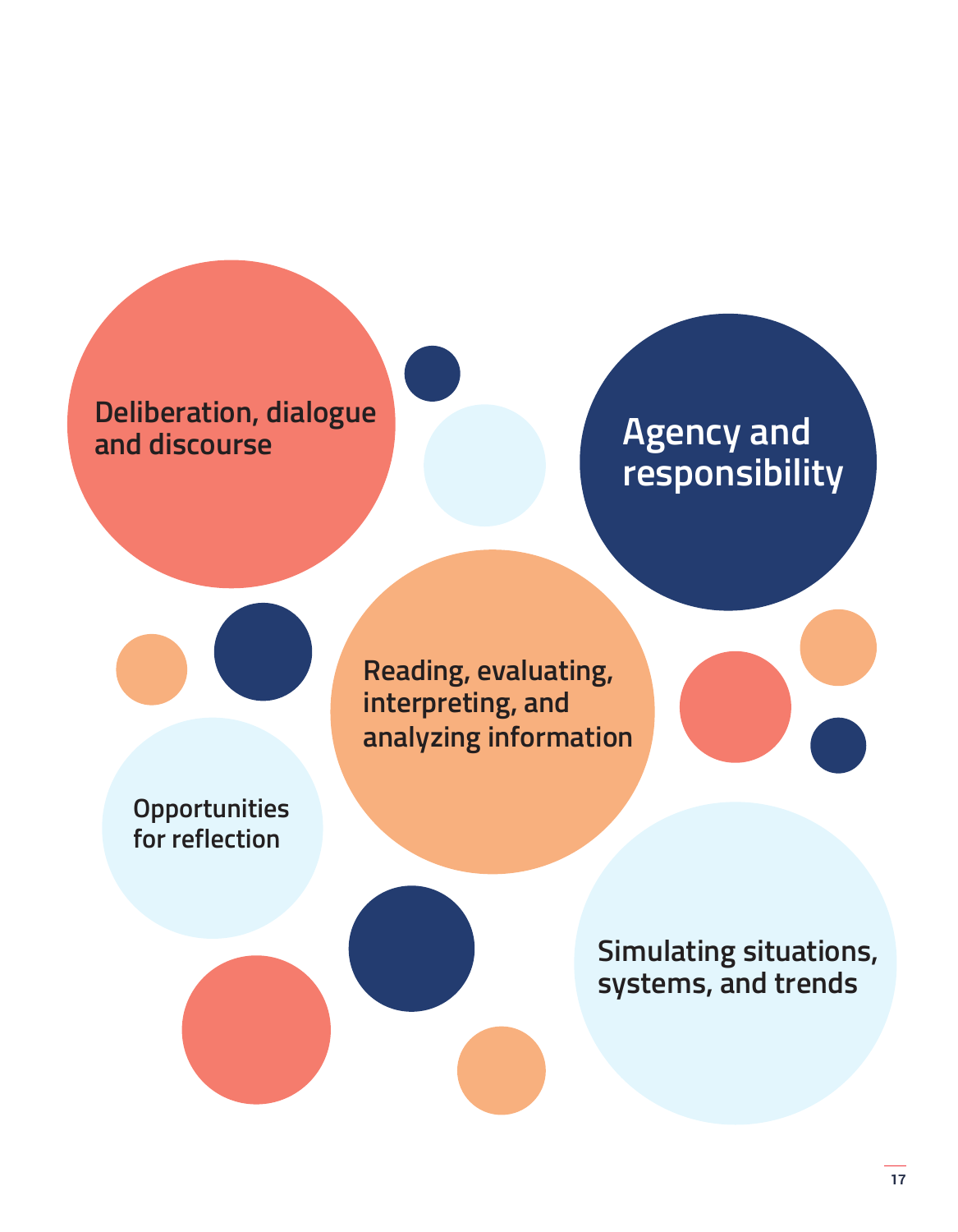## **Identity-Specific Design Principles**

**Ready to get into your game design? Want to enable your players to grapple with their own and other's identities, perspectives and biases? Consider using these identity-specific principles!**

#### **Allow players to reflect on and express their own identities**

#### **Possible principles to use:**

- Players can play as an avatar with a unique identity.
- Players can create and shape their own avatar or character.
- Players can customize a perspective, opinion, identity or persona.
- ntities<br>
Indecisions<br>
Mor how • Players can make choices, experience consequences, and reflect on decisions.
- Players address how their avatar's and own identity intersect, and/or how it intersects with others.

#### **Enable players to interact with and experiment with other identities and perspectives**

#### **Possible principles to use:**

- Players can try on different identities and personas.
- other<br>while being mindful<br>priation.<br>ke choices. • Players can interact with others' traits, identities, and arguments, while being mindful about not perpetuating stereotypes or engaging in cultural appropriation.
- Players can observe and reflect on what happens when others make choices.
- NPCs/other characters and/or other players can share their perspectives with the player.
- Players are encouraged to listen, evaluate, and reflect on others' perspectives.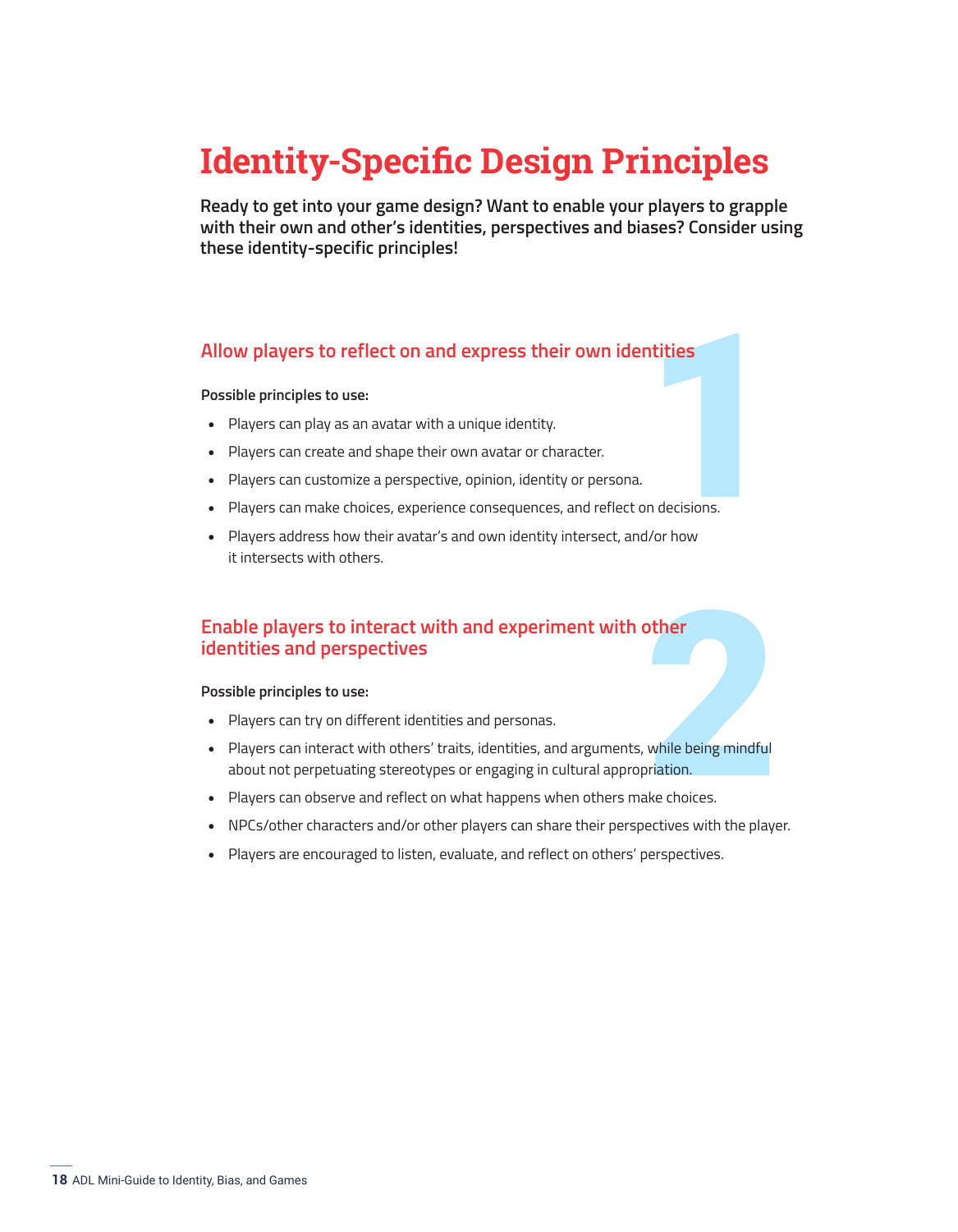# dividual<br>layers and **Help players cultivate awareness of other cultures and individual and systemic biases**

#### **Possible principles to use:**

- Players can experience different cultural identities, and/or meet other players and NPCs who reflect these identities.
- Players can interact with cultural artifacts, histories and activities.
- Players can play with different cultural systems.
- Players can experiment with different data, information, people, stories, or views.

# and consider<br>
d see how these<br>
<br>
, and what **Allow players to negotiate their (and others') identities and consider other perspectives**

#### **Possible principles to use:**

- Players can negotiate positions or perspectives with others.
- Players can change or adapt their identities throughout the game, and see how these changes impact their experiences.
- Players see how others change at individual and/or systematic levels, and what possible consequences are.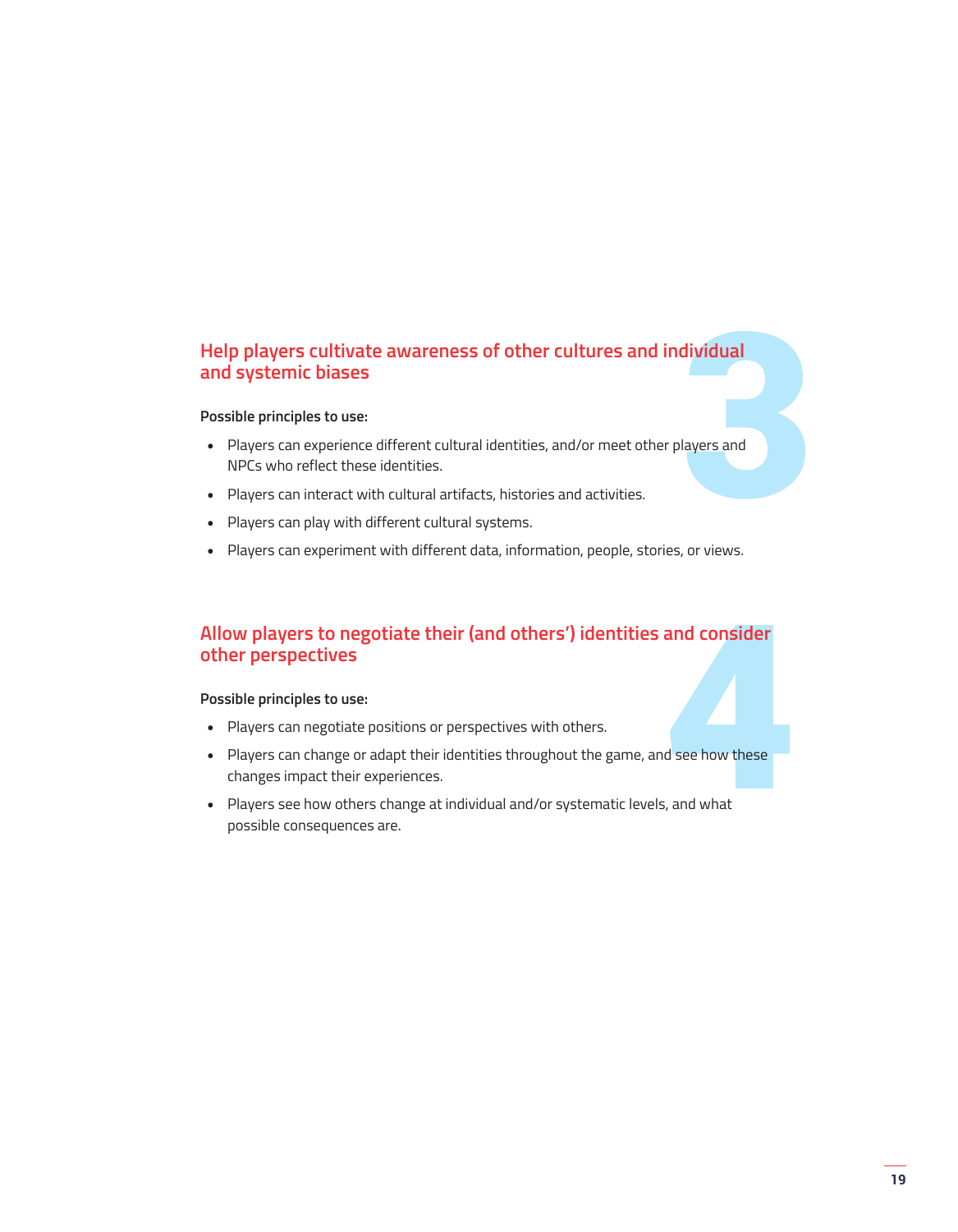## **Useful Research Findings**

**What works when it comes to empathy and games? Here is a little help so you can design your game to better support empathy.**

#### **A little distance**

Players may identify more with their avatar, but they may empathize more with another character or player, because they need a little distance to support empathy.

#### **Take the time**

Designers should allow relationships and connections to unfold over time. Intimacy needs to build. People may be more empathetic to other players, and even virtual characters or objects after spending time playing with (and relying on) them.

#### **Reflection**

Designers may also want to build in time for players or even characters to reflect on decisions, perspectives, or outcomes.

#### **Authenticity**

Designers should use authentic details, voices, themes, contexts, and stories when expressing an identity and/or cultural group. Try not to resort to stereotypes or one-dimensional characters or representations.

#### **Meaningful choices**

Any choices in the game should be meaningful--both in terms of the game, as well as for the player. The choices should make a difference in how the game is played and/or how other players or characters treat the player. But it should also connect to the player and their personal experiences, interests, and/ or values.

#### **Agency**

Designers should constrain a player's choices appropriately. Consider whether players should have (or should feel they have) control over their gameplay. Designers may want to limit agency, for instance, to show how helpless someone feels in a given situation, or may want to expand agency to highlight privilege and power.

#### **Perspective-taking**

Perspective-taking is the act of taking on another person's or group's views. Often people identify with their "in-group," and think that the "out-group" is different from them. Perspective-taking can bridge this by making an "out-group" seem less different. But if a person over-identifies with their own group (their in-group) and/or has low self-esteem, this may backfire. Also, this may not work in a highly competitive or conflict-filled type of game.

#### **Cooperation and collaboration**

Cooperative or "co-op" games tend to be more inclusive than ones that aren't co-op. Even if the game is not totally "collaboration"-focused, designers may want to find smaller ways for players to rely on each other, to play together, or to complete problems with each other's help.

*\*See more about this research in the Appendix, under further resources. Particularly work by Darvasi and Farber/Schrier*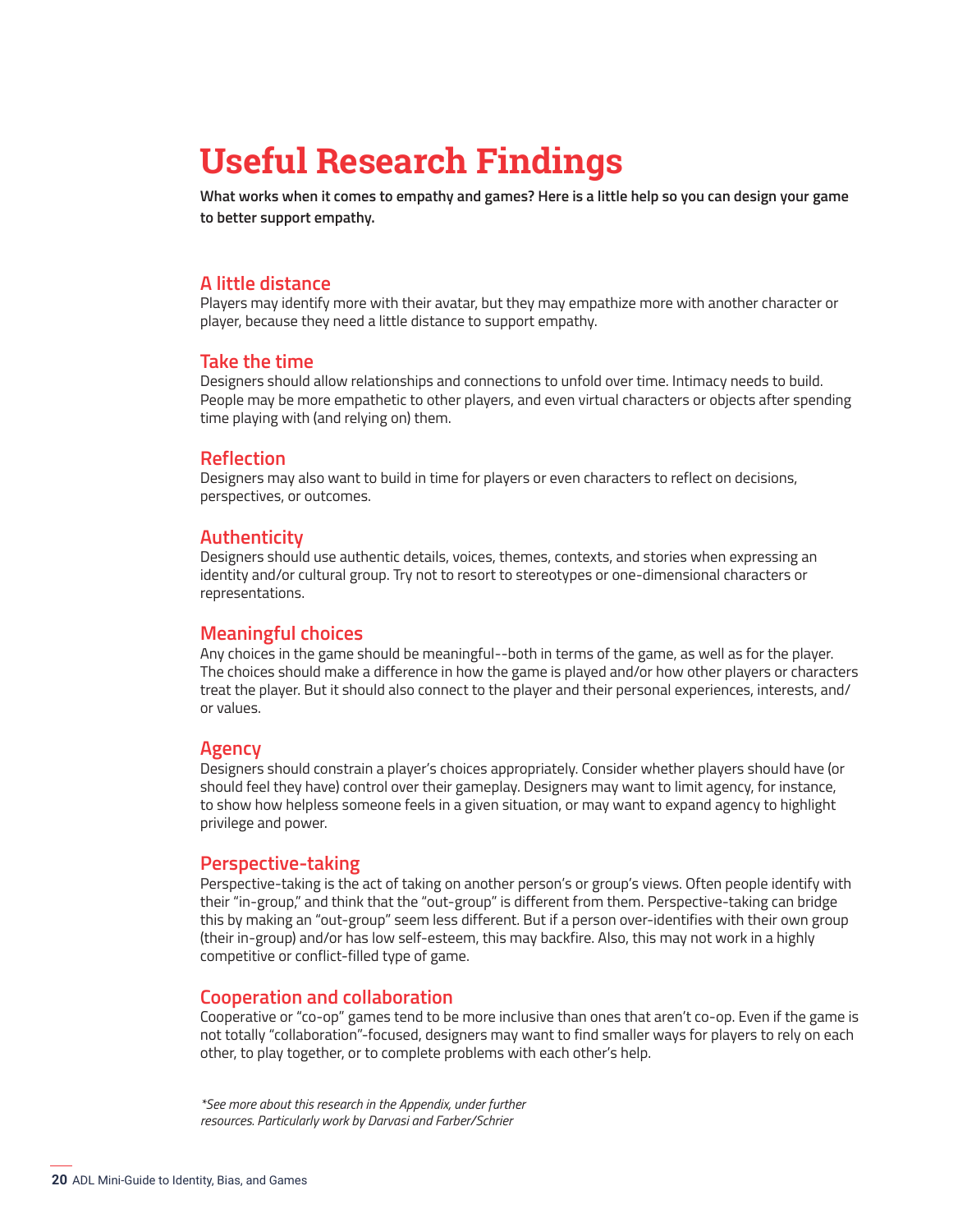## **Dos & Don'ts**

**Read these Dos & Don'ts before you get started!**

Take at least an hour to do some Identity Exercises. Spend time chatting, sharing, and expressing your thoughts about identity BEFORE you start to design.

Really listen as your teammates are sharing their stories and ideas. Sketch, write, and jot down your own ideas while you listen.

- Before you design, think about what activities you want your players to do within the game. Do you want them to: think something, feel something, change some type of behavior, and/or connect with others in some way? See more in Possible Design Steps.
- If you are making a game about identities that are not your own, consider including people with those identities in your design process.
- Prototype your concept and playtest before you start developing it.

## **Do Don't**

- X Don't be afraid to paper prototype your game, even if your game is going to be digital.
- X Don't ask a teammate to be the "representative" of their identity group or cultural group.
- $\bm{X}$  Don't try to reduce an identity to one small thing, or expand it to everyone. Every person's experiences have aspects that are both unique and generalizable to humanity so design for that complexity.
- $\boldsymbol{X}$  Don't base your thinking on stereotypes or one-dimensional narratives. Consider the ethics of representing identities in a game.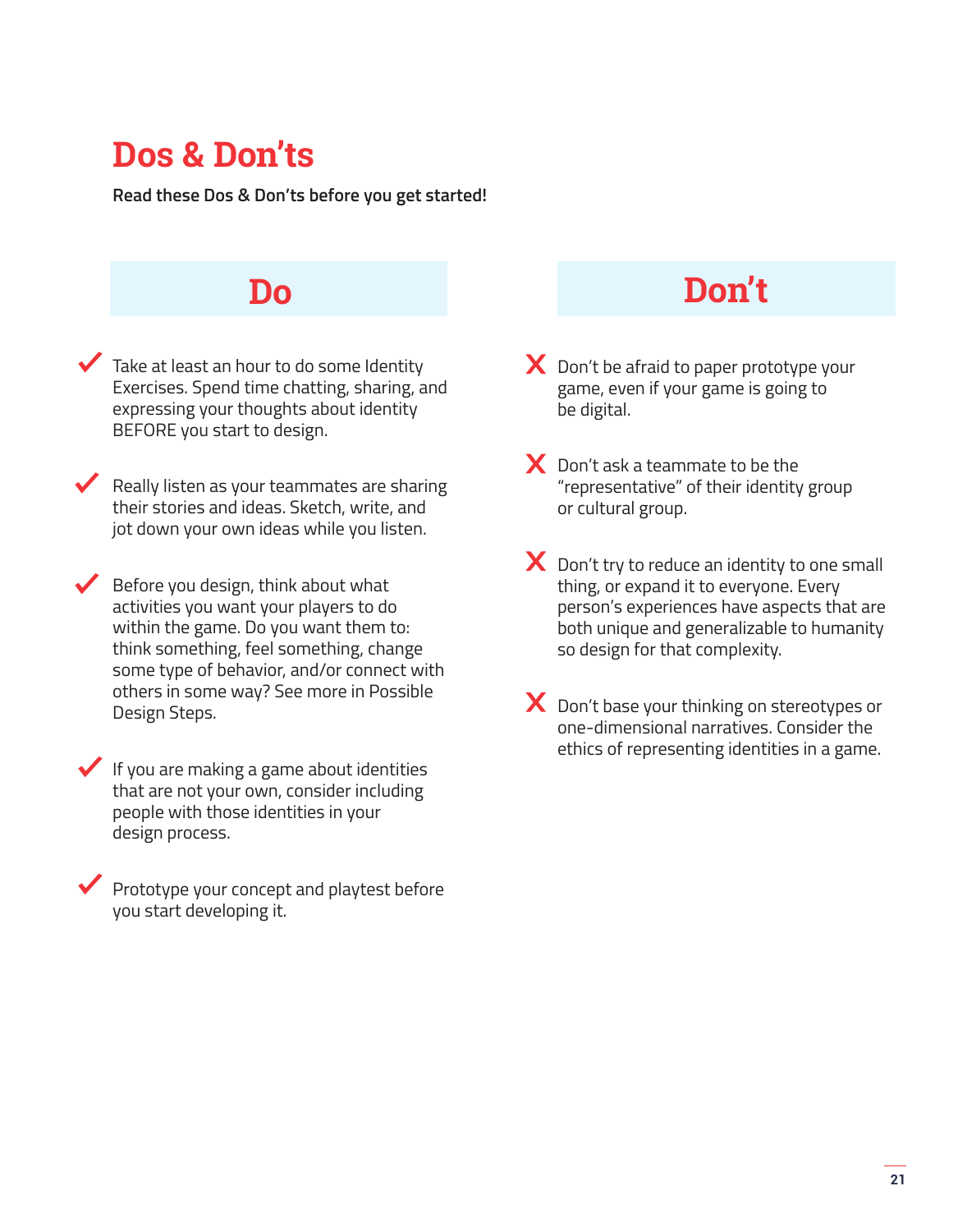## **What Tools Can I Use to Make a Game?**

**Game developers may use all different types of platforms to create their games. Some platforms that are popular to use during Game Jams are:**

**Unity:** A serious game development tool used by studios. It is good for both 3D and 2D games, very flexible and Mac and Windows-based, but it has a steep learning curve and is good for more advanced developers. **http://unity3d.com/**

**Construct 2/3:** A Windows-based game-creation tool that is particularly good for sidescrollers and platformer games, and is available on Steam (a popular platform for finding and buying games). **https://www.scirra.com/construct2**

**GameMaker Studio:** Similar to Construct 2, it is available on Steam and is Windows-based. **(http://www.yoyogames.com/studio)**

**Twine/Twine 2:** A browser-based interactive fiction (writing) tool that has a low barrier to entry. **(https://twinery.org/2)**

**Metaverse Studio:** Make an augmented reality game that can be played with an iOS or Android mobile device. **(https.//studio.gometa.io/)** 

**RPG Maker:** A windows-based platform that makes old style Japanese role-playing games. **http://www.rpgmakerweb.com/**

Pen and Paper: We encourage participants to make non-digital (board, card, athletic) games.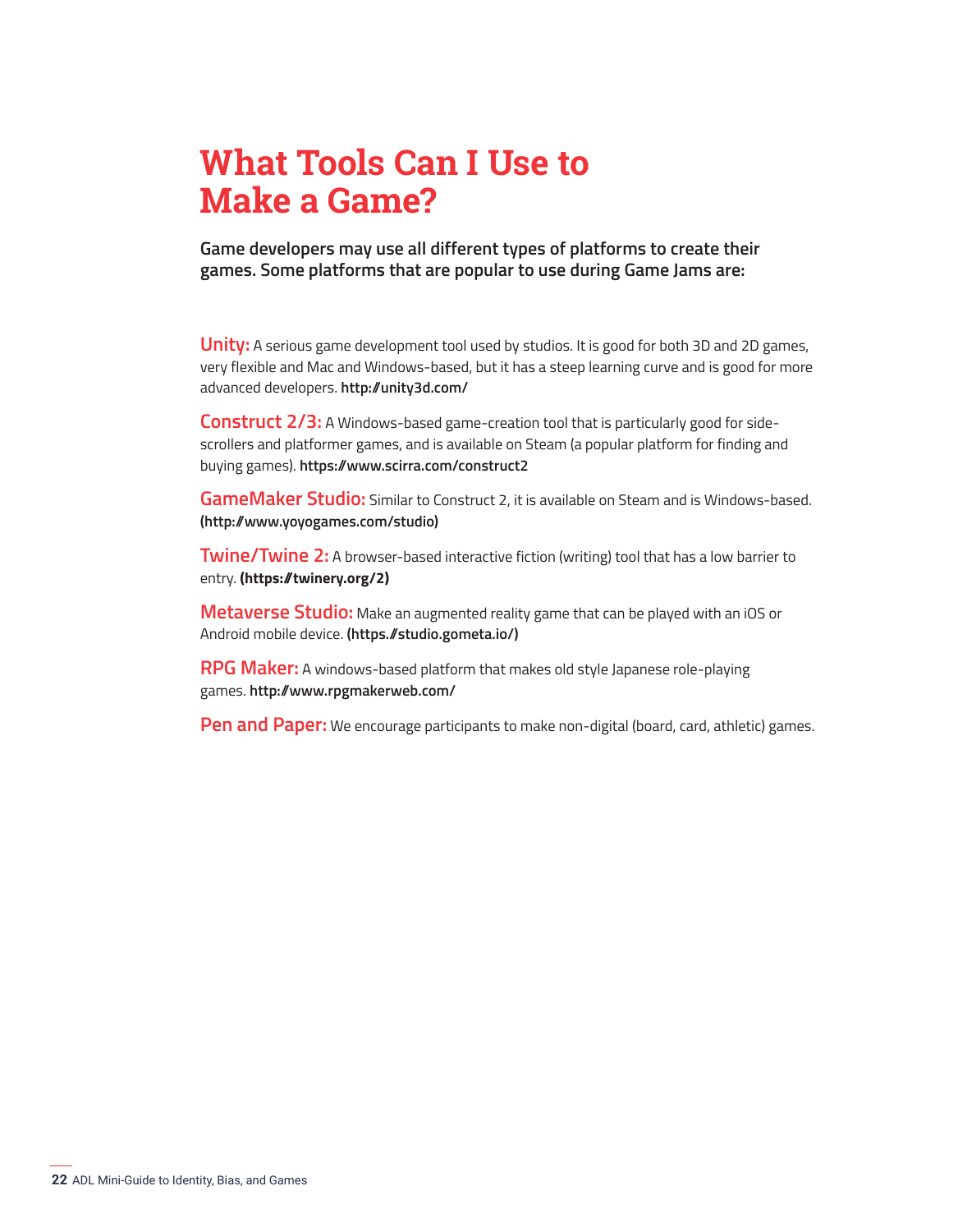## **Appendix**

**Key Terms (from ADL's glossary)**

**Identity:** The qualities, beliefs, interests, etc. that make a particular person or group similar or different from others.

**Bias:** An inclination or preference either for or against an individual or group that interferes with impartial judgment.

**Culture:** The patterns of daily life learned consciously and unconsciously by a group of people. These patterns can be seen in language, governing practices, arts, customs, holiday celebrations, food, religion, dating rituals and clothing, to name a few.

**Cultural appropriation:** When people use specific elements of a culture (e.g. ideas, symbols, images, clothing) without regard for that culture. It usually happens when one group exploits the culture of another group, often with little understanding of the group's history, experience and traditions.

**Ethnicity:** Refers to a person's identification with a group based on characteristics such as shared history, ancestry, nationality, geographic origin, language and culture; and though related, it is not synonymous with race. For example, Korean, Japanese, Chinese, Vietnamese, Laotian, Cambodian.

**Gender:** The socially-defined "rules" and roles for men and women in a society. The attitudes, customs and values associated with gender are socially constructed; however, individuals develop their gender identities in two primary ways: through an innate sense of their own identity and through their life experiences and interactions with others. Dominant western society generally defines gender as a binary system—men and women—but many cultures define gender as more fluid and existing along a continuum.

**Gender Expression:** Refers to the ways in which people externally communicate their gender identity to others through behavior, clothing, haircut, voice and emphasizing, deemphasizing or changing their bodies' characteristics. Gender expression is not an indicator of sexual orientation.

**Gender Identity:** How an individual identifies in terms of their gender. Since gender identity is internal, one's gender identity is not necessarily visible to others.

**Inclusion:** An environment and commitment to support, represent and embrace diverse social groups and identities; an environment where all people feel they belong.

**Race:** A socially constructed concept and has no biological basis. Nonetheless, people use physical traits to categorize people into different racial groups. While some people self-identify with a racial group consistent with how society would identify them, others find that their racial identity does not match with society's perception.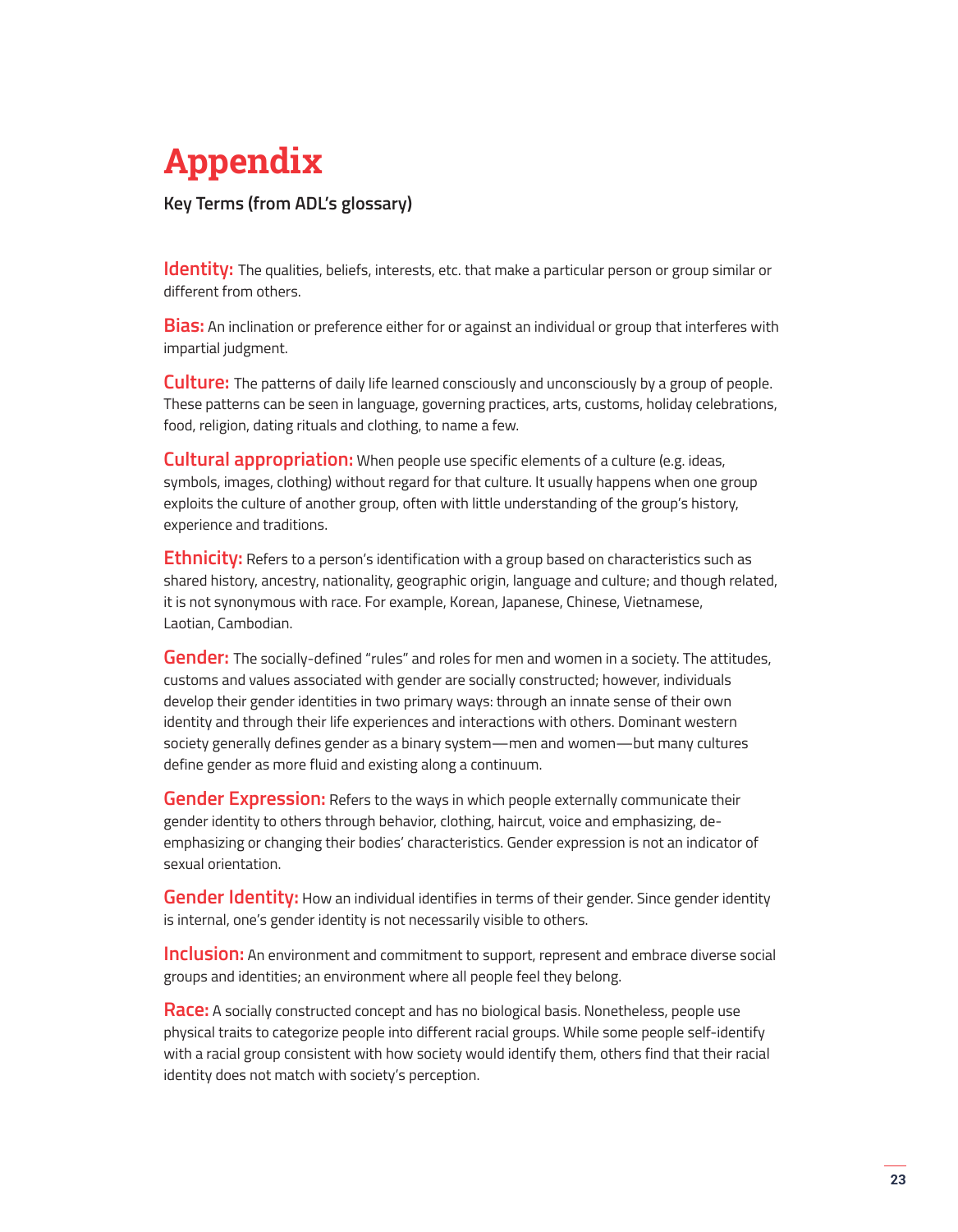**Sexual Orientation:** Describes a person's attraction to the same or opposite sex. While some argue that one's sexual orientation is visible, such observations are based on stereotypical gender norms, not to whom the person is attracted.

**Sexual Identity:** Sexual identity labels include "lesbian," "gay," "bisexual," "bi," "queer," "questioning," "heterosexual," "straight," and others. Sexual identity evolves through a developmental process that varies depending on the individual. Sexual behavior and identity can be chosen. Though some people claim their sexual orientation is also a choice, for others this does not seem to be the case.

**Stereotype:** An oversimplified generalization about a person or group of people without regard for individual differences. Even seemingly positive stereotypes that link a person or group to a specific positive trait can have negative consequences.

## **Further Resources**

ADL Education, https://www.adl.org/education

Chamberlin & Schell (2018). Secret Process for Making Transformational Games. https://www.youtube. com/watch?v=DO4I342r7CM, https://www.slideshare.net/jesseschell/the-secret-process-for-makinggames-that-matter

Darvasi (2016). "Empathy, Perspective, and Complicity: How Digital Games Can Support Peace Education and Conflict Reduction." Unesdoc.unesco.org/images/0025/002599/259928e.pdf

Farber & Schrier (2017). "The Limits and Strengths of Games as 'Empathy Machines'": http://unesdoc. unesco.org/images/0026/002619/261993E.pdf

Foster, Shah & Barany. (2017). Projective Reflection: Facilitating Learning as Identity Exploration Through Game-Based Learning. https://www.researchgate.net/publication/320471724\_Projective\_ Reflection\_Facilitating\_Learning\_as\_Identity\_Exploration\_Through\_Game-Based\_Learning

Games for Change website, http://www.gamesforchange.org

Schrier (2015). EPIC: a framework for using video games in ethics education. https://www.researchgate. net/publication/283788911\_EPIC\_a\_framework\_for\_using\_video\_games\_in\_ethics\_education

Schrier (2018). How can we use games to understand others better. https://www.adl.org/blog/how-wecan-use-games-to-understand-others-better

Schrier (2018). Guiding Questions for Game-Based Learning. J. Vogt et al. (eds), *Second Handbook of Information Technology in Primary and Secondary Education*, Springer.

T.L.Taylor, (2006). *Play between worlds*. https://www.amazon.com/Play-Between-Worlds-Exploring-Culture/dp/0262512629/

Yee's works on identity: http://www.nickyee.com/daedalus/gateway\_identity.html

Yee, Nick. (2014). *Proteus Paradox*. https://yalebooks.yale.edu/book/9780300190991/proteus-paradox

Quantic Foundry, https://quanticfoundry.com/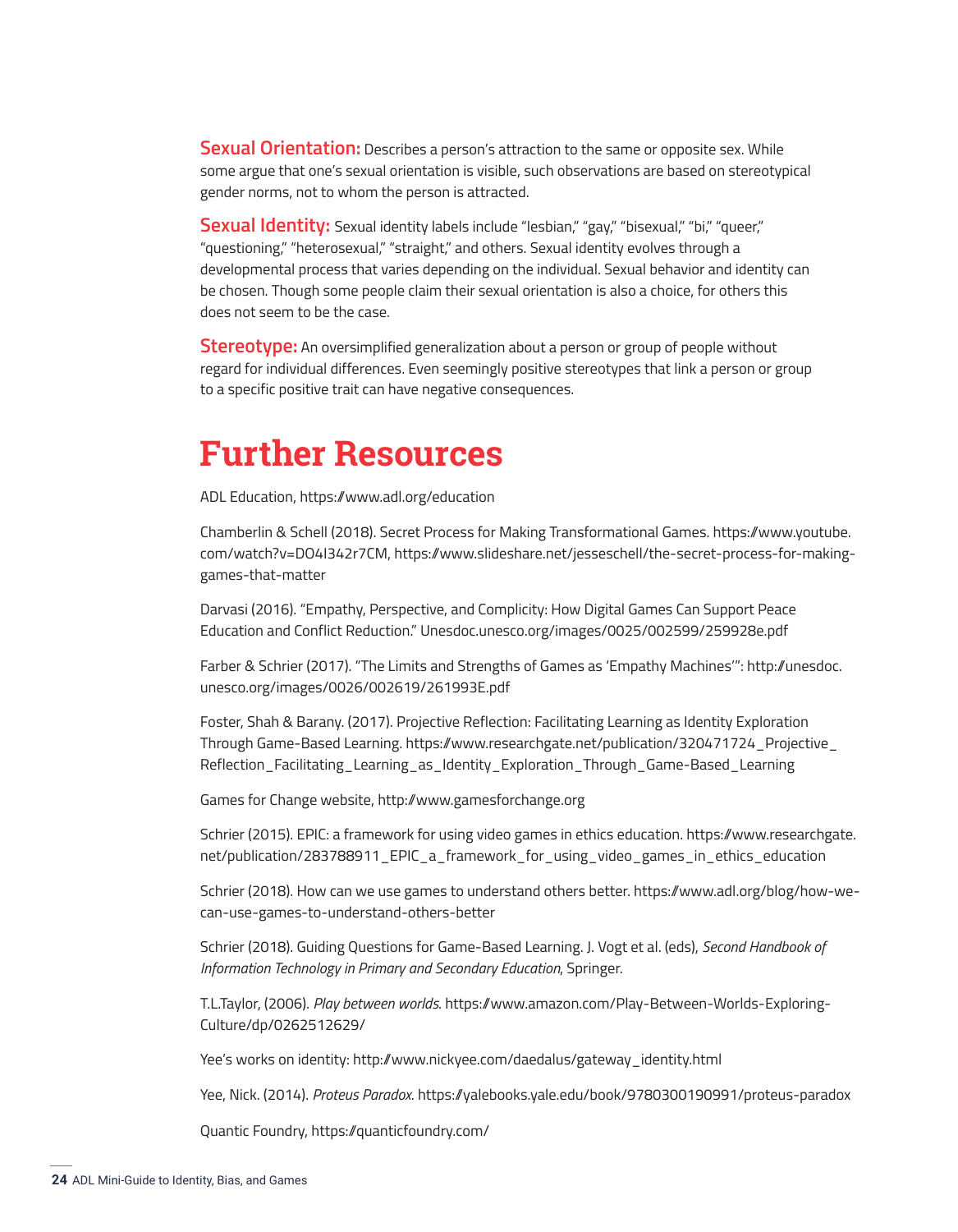

## **One-Page Summary**

**Don't have a lot of time to flip through this book? Use this page as you work on your game.** 



#### **Our Theme is Identity**

**We encourage you to make a game that does one or more of the following:**

- Expresses your own identity.
- Expresses another's identity.
- Shows the biases that a particular identity may face.
- Invites players to empathize with a particular identity.

#### **Principles to Use to Encourage Empathy**

- Role-playing or taking on a role
- Interactions with NPCs (non-player characters)
- Communication with others
- Exploring virtual worlds
- Choices and consequences
- Avatar creation and customization
- Deliberation, dialogue and discourse
- Opportunities for reflection
- Reading, evaluating, interpreting, and analyzing information
- Simulating situations, systems, and trends
- Providing appropriate agency and responsibility

#### **Identity-Specific Game Design Principles**

- Allow players to reflect on and express their own identities
- Enable players to interact with and experiment with other identities and perspectives
- Help players cultivate awareness of other cultures and individual and systemic biases
- Allow players to negotiate their (and others') identities and consider other perspectives

#### **Identity Related Questions**

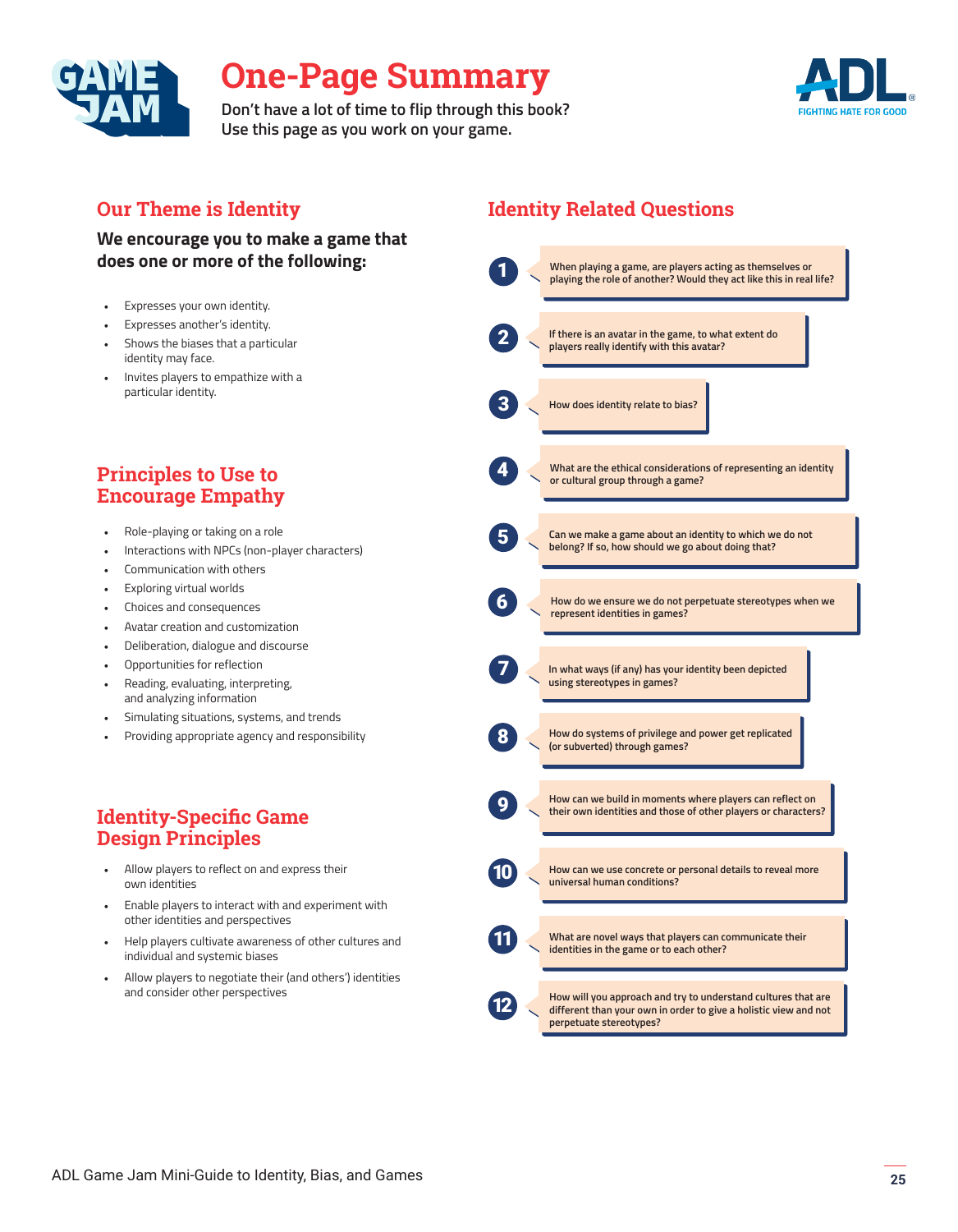#### **Support**

#### **This work is made possible in part by the generous support of:**

**Robert A. and Renée E. Belfer Family Charitable Fund**

**Joyce and Irving Goldman Family Foundation**

**The Grove Foundation**

**Walter & Elise Haas Fund**

**Craig Newmark Philanthropies Omidyar Network Fund, Inc. Lisa and John Pritzker Family Fund Righteous Persons Foundation Alan B. Slifka Foundation**

**ADL Leadership** **Marvin D. Nathan** National Chair

**Glen S. Lewy** President, Anti-Defamation League Foundation

**Jonathan A. Greenblatt** CEO and National Director

## **Tech Advisory Board Members**

**Danielle Citron**  Law Professor, University of Maryland

**Brad Hamm Dean, Medill School of Journalism,**  Northwestern University

**Shawn Henry** Former FBI Executive Assistant Director; President, Crowdstrike

**Steve Huffman** Founder, CEO, Reddit **James Joaquin** Founder, Managing Director, Obvious Ventures

**Aileen Lee** Founder, Partner, Cowboy Ventures

**Craig Newmark** Founder, Craigslist

**Matt Rogers** Founder, Chief Product Officer, Nest

**Guy Rosen** Vice President, Product, Facebook **Jeffrey Rosen** President of the National Constitution Center

**Jeffrey Saper** Vice Chair, Wilson Sonsini

**Katie Jacobs Stanton** Chief Marketing Officer, Color Genomics

**Anne Washington** Public Policy Professor, George Mason University

**Whitney Wolfe** CEO, Bumble

## **The ADL Center for Technology & Society**

**Brittan Heller Director** 

**Daniel Kelley** Associate Director

For additional and updated resources please see: **www.adl.org**

Copies of this publication are available in the Rita and Leo Greenland Library and Research Center

©2018 Anti-Defamation League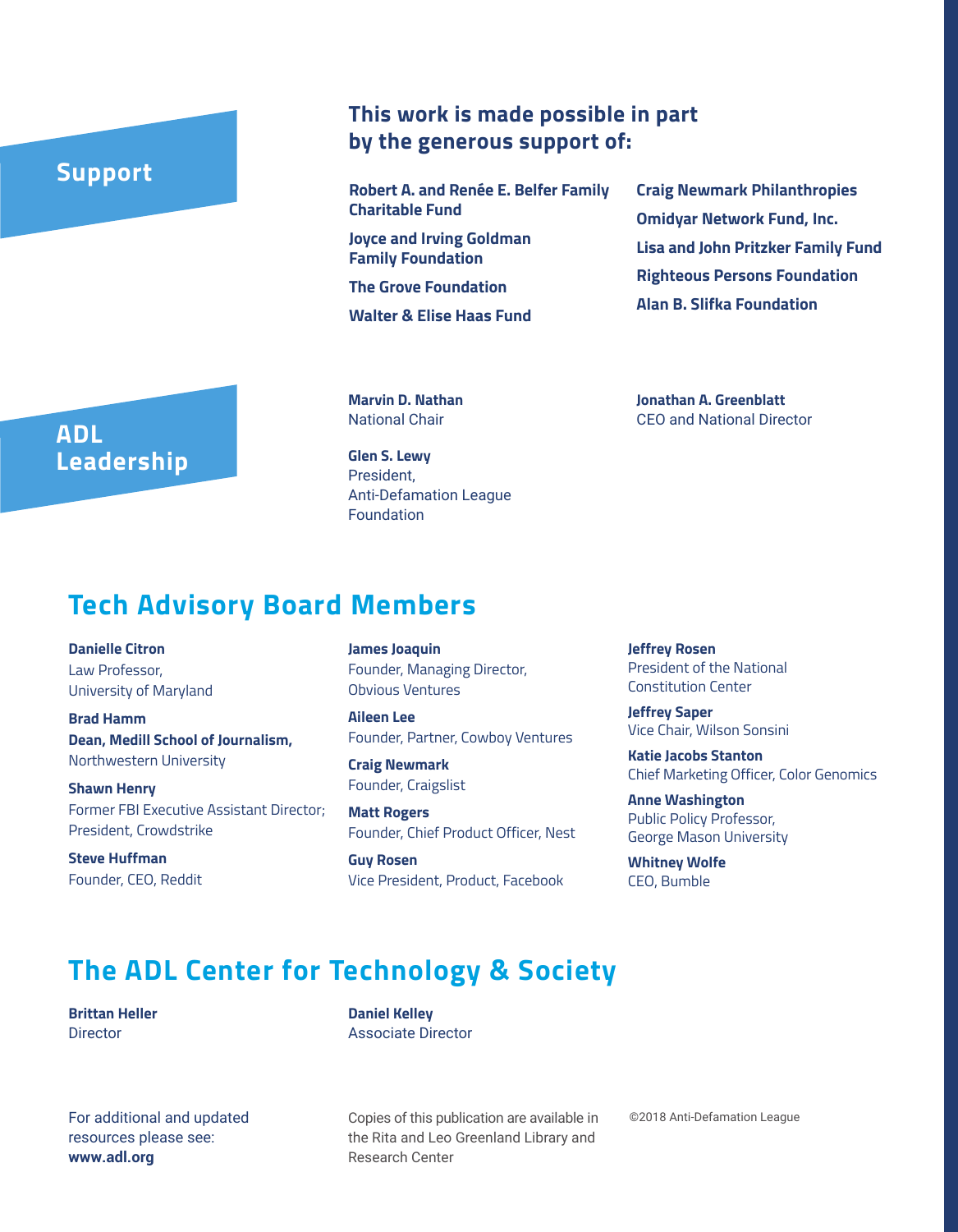## ADL by the numbers **OUR IMPACT**

#### **EDUCATE**



impacted through our Holocaust education program, Echoes & Reflections, since inception in 2005

## 27K **EDUCATORS**

acquired skills to teach anti-bias concepts and support students in using ally behaviors to challenge bias and identity-based bullying

## 30,000 **EDUCATORS**

receive ADL Education Updates and Curriculum resources

#### **ADVOCATE**

## 45 **STATES + D.C.**



have enacted Hate Crimes legislation based on, or similar to, the ADL model produced in 1981

#### **INVESTIGATE**

## **KO CASES**

in which ADL has provided extremist related information to law enforcement, including critical, up-to-the-minute background on extremist threats

#### **MONITOR**



Tweets containing anti-Semitic language were identified in our 2016 report about online harassment of journalists

## 250 **WHITE SUPREMACISTS**

who attended the 2017 "Unite the Right" Rally in Charlottesville were identified by ADL in cooperation with local law enforcement

## **PARTNERS**

300+ **MAYORS**

pledged to join ADL through the Mayors' Compact to Combat Hate, Extremism and Discrimination, a new partnership with the U.S. Conference of Mayors

### **TRAIN**

100%

Of all new FBI agents have been trained by ADL since 2001

## +150K **LAW ENFORCEMENT PROFESSIONALS**

were trained by ADL in the last 10 years, helping them to fight extremism and build trust with the communities they serve

## **How ADL is Responding**

ADL has a comprehensive approach to address anti-Semitic incidents and to counter all forms of hate. ADL's Center on Extremism is a foremost authority on extremism, terrorism and all forms of hate. The COE's team of investigators

and analysts strategically monitors and exposes extremist movements and individuals, using cutting-edge technology to track real time developments and provide actionable intelligence and data-based analysis to law enforcement, public officials, community leaders and technology companies.

#### **ADL also does this work through:**

- **• Reaching 1.5 million students** annually with our anti-bias and anti-bullying programs
- **• Building coalitions among diverse organizations and communities,** and boldly advocating against government policies, organizations and people that promote anti-Semitism, racism and bigotry
- **• Working in Silicon Valley through ADL's Center on Technology and Society**, which works in close partnership with tech industry leaders to establish best practices for addressing cyber hate and to develop proactive solutions to fight the spread of anti-Semitism and other forms of hate online